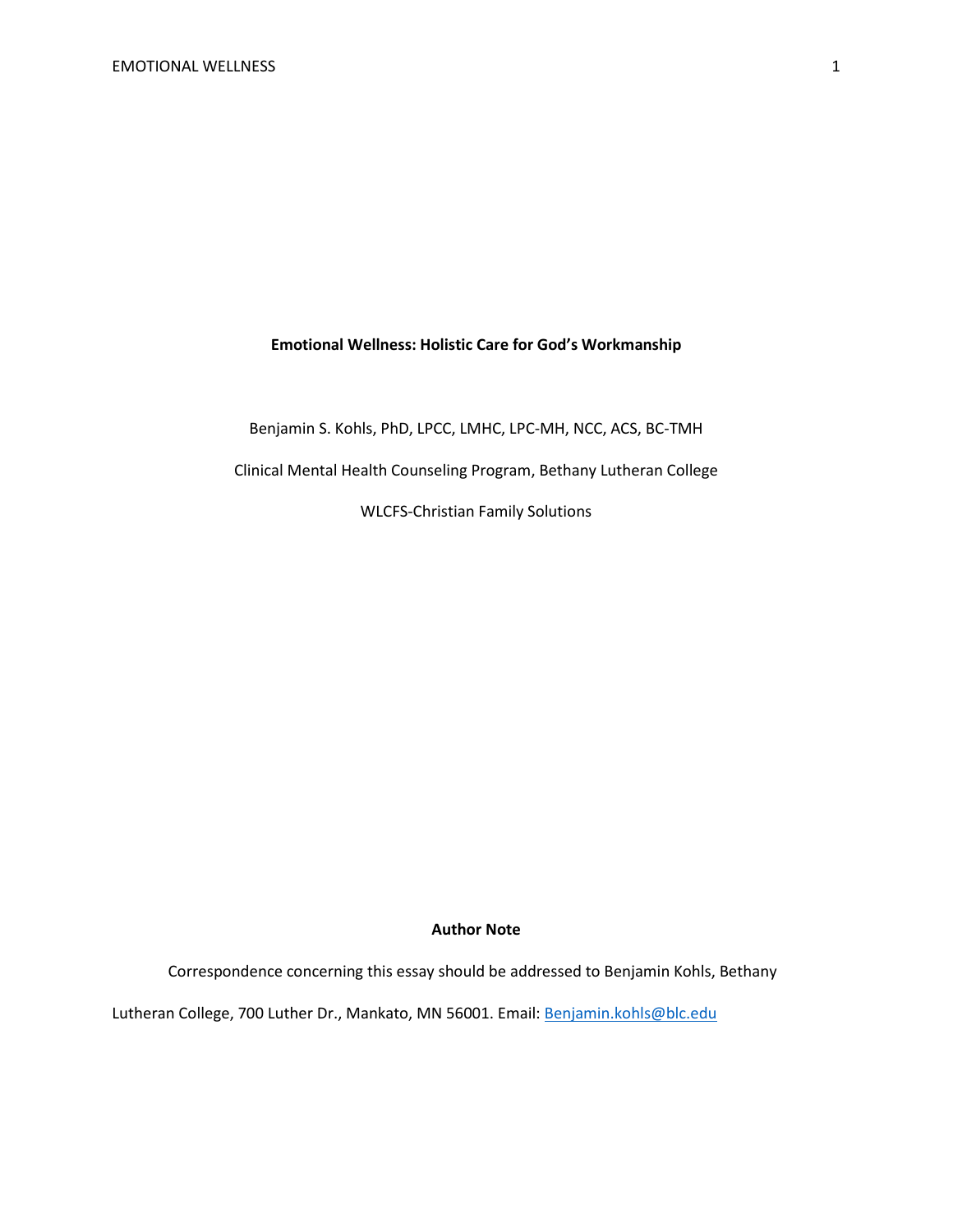#### **Abstract**

The focus of the symposium and this essay are to be deliberately practical and intentionally personal. In my efforts to meet both of these goals, I employed three specific methods. First, a biblical understanding of who we are and whose we are is foundational and fundamental to any discussion on health and wellness. I have sought to build on these truths as they are both practical and personal for us. Second, as a clinical mental health counselor, I have drawn on the literature in my field to offer a practical understanding of holistic wellness and share evidence-based models for cultivating well-being and resilience when providing care to suffering people. Third, as a researcher and counselor educator, I listened to the voices of those serving God's people to make this an intentionally personal process. Five parish pastors participated in a focus group experience. This involved each participant individually completing the Professional Quality of Life Scale and engaging in a 90 minute semi-structured group interview, where they were invited to reflect on, share, and discuss their experiences of emotional ailment and wellness as a parish pastor. The intention is to weave each of these, a biblical foundation, evidence-based models, and voices from the field, into a meaningful understanding and practice of wellness.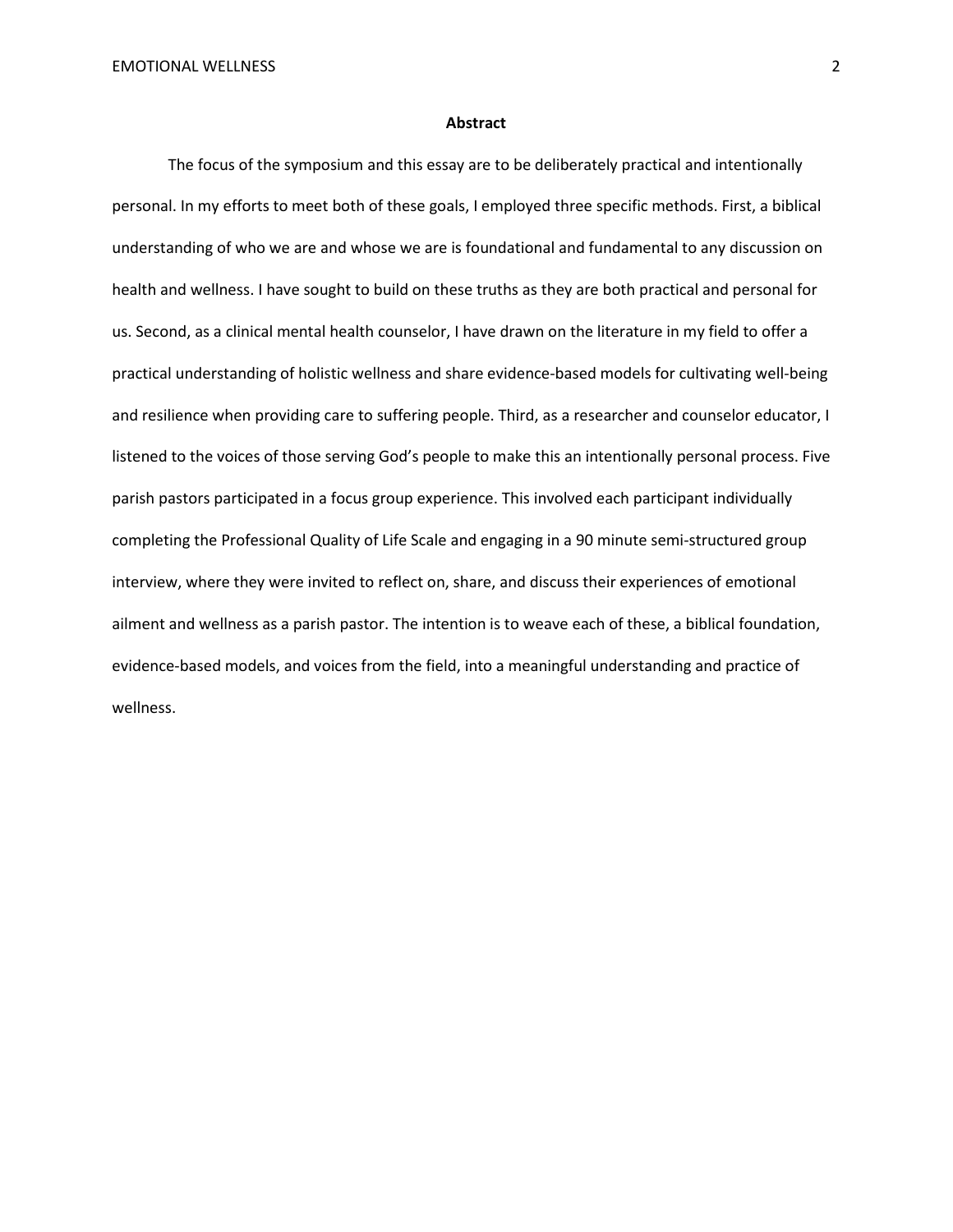#### **Emotional Wellness: Holistic Care for God's Workmanship**

Elijah was afraid. He had just experienced a tremendous victory with the LORD over the prophets of Baal. He had rebuilt the altar of the LORD, which had been torn down. He drenched it in water to the point where the water filled the large trench he had dug around the altar. He and all the people that had gathered to watch this epic showdown saw fire from the LORD fall on the sacrifice, the wood and stone of the altar, and water and dirt surrounding the altar. It was gone. All of it. Even the water had been licked up by the fire. All the people fell on their knees and said, "The LORD, he is God! The LORD, he is God!"

Elijah was afraid. Jezebel was out for blood. So Elijah ran. He ran hard, a day's journey into the wilderness. When he finally stopped, he sat down and prayed that he would die. Pause for a moment and consider where Elijah was at this moment. Physically, spiritually, and emotionally, he was exhausted. He must have been thinking that this big win was going to turn the tide in people's spiritual lives and drive them back to God. But here he was, a man on the run, fearing for his life. Now he simply had enough, thinking he had failed, he asked God to take his life. What happens next is as clear a picture as any of how God provides holistic care for his people. He made Elijah some food and gave him water to drink. He let him rest and sleep. He fed and watered him again, and then sent him on a journey. Elijah felt so alone, too. He thought he was the last believer in Israel. In response to his servant's loneliness, God does three things. First, he has Elijah stand in the presence of the LORD, assuring him that God is his refuge and ever present help. Second, he directs him to anoint two kings and another prophet as fellow leaders of God's people. Third, he tells Elijah that he has preserved seven thousand believers in Israel that have remained faithful. Elijah is not alone.

God cares for his people by providing for our physical needs, nourishing us spiritually through his presence in our lives, connecting us with our brothers and sisters in faith, and responding compassionately to our emotional experiences. In the initial portion of this essay, we will examine the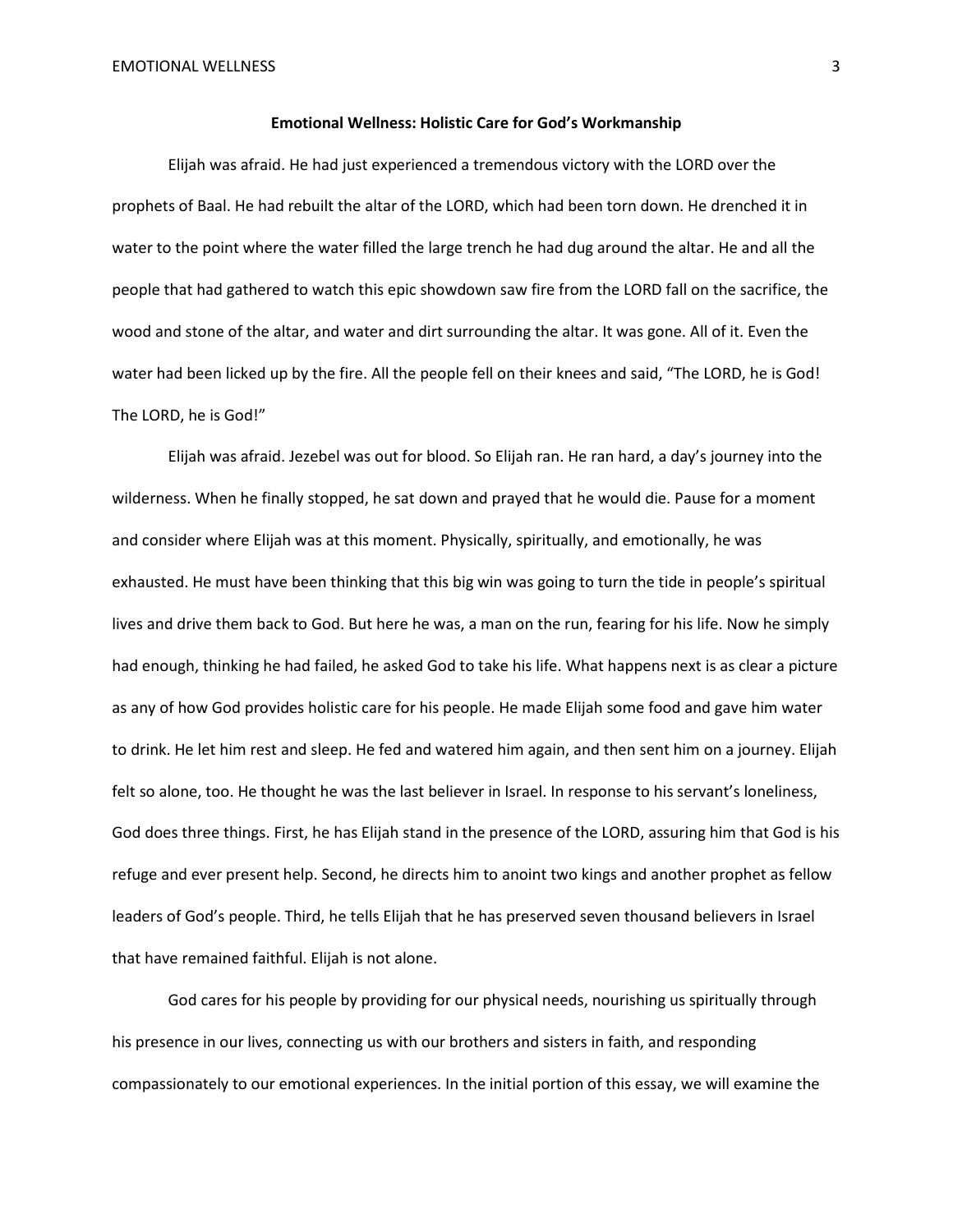evidence-based Indivisible Self Model (Sweeney & Meyer, 2009) as a structural guide for understanding that we, as God's workmanship, are a profoundly complex creation. The second section of the essay utilizes the Compassion Fatigue Resilience (CFR) model as a structural framework to promote emotional wellness when caring for suffering people. Additionally, qualitative descriptions from the focus group that was conducted to gain insights directly from our parish pastors are included to add depth and context to the understanding of pastoral emotional wellness.

#### **The Indivisible Self Model**

Understanding wellness is foundational to the field of counseling. Wellness has been discussed and described by psychological theorists since the beginning of professional counseling. Yet, it has largely been a concept that was based in the physical health sciences (Myers & Sweeney, 2008). It wasn't until the 1990s that researchers in professional mental health counseling took up the empirical study of wellness. One of the initial models of wellness that emerged from the field of counseling was The Wheel of Wellness (Sweeney & Witmer, 1991; Witmer & Sweeney, 1992). This model came out of Adlerian theory, which first advanced a holistic perspective of people, and made intuitive sense, because it held to the working knowledge of professional counselors in the field at the time. As this model was researched over a period of several years, the counseling field sought to further define and distinguish wellness from health. Myers et al. (2000) defined wellness as:

> A way of life oriented toward optimal health and well-being in which body, mind, and spirit are integrated by the individual to live more fully within the human and natural community. Ideally, it is the optimum state of health and well-being that each individual is capable of achieving.

Later on, the Indivisible Self Wellness (IS-Wel) model was introduced by Jane Myers and Thomas Sweeney (2004) as the first empirically validated, evidence-based model of wellness within the field of counseling. The IS-Wel model was a reorganization of the Wheel of Wellness that has since been solidified as the essential conceptualization and practical description of wellness in the counseling field.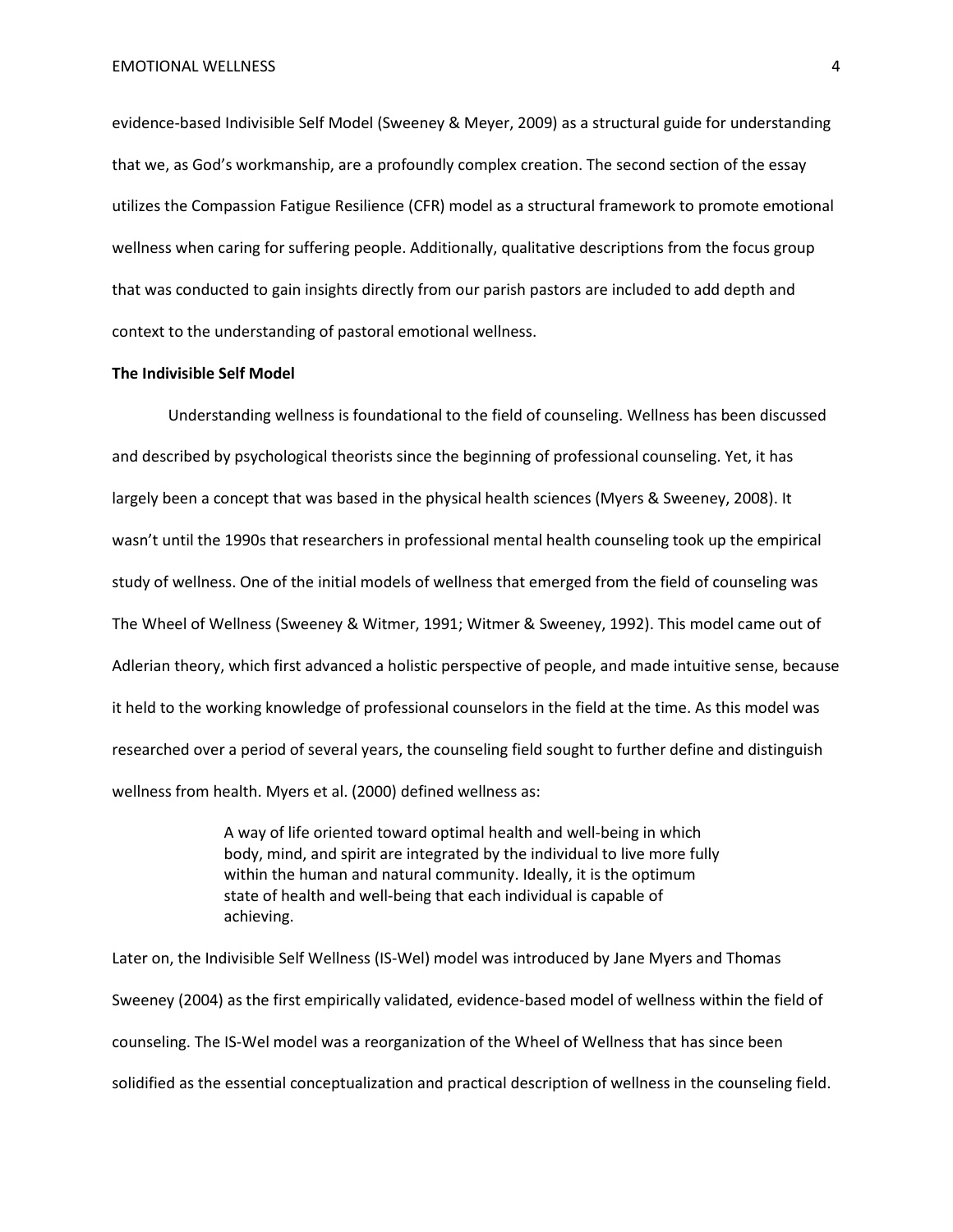The IS-Wel model is truly a holistic description of wellness because it emphasizes the interaction of the various parts and views the "Self" as indivisible. The following is an overview of the meaning of the five factors that comprise the IS-Wel model (Myers & Sweeney, 2004).

#### *The Essential Self*

This factor contains many of the components that are directly related to and influence our sense of meaning and identify. The four components to the essential self are spirituality, gender identity, cultural identity, and self-care. This is the primary space where our spiritual wellness impacts our total experience of well-being, because it is inseparable from our sense of purpose, meaning, and outlook on our life and relationships with other people. We will look more closely at how our spirituality, specifically our Christian faith, in belief and behavior, is woven together with any and all practices of emotional wellness. The additional factors of gender and cultural heritage strongly influence our experiences of the world, relationships, and sense of self. They have both developmental and contextual aspects to consider in terms of what meaning is attributed to or found in being male or female, black or white, Midwestern or Southern, or any other inexhaustible combination of filters through which a person may view and experience life, self, and others. Lastly, self-care may seem to be out of place among these other components, yet the authors of the IS-Wel model are clear that it must be understood as essential. Self-care is any action that contributes to living long and living well. An emphasis on self-care is nearly ubiquitous in the counseling room as individuals examine how mental health problems have robbed them of any sense of meaning or experience of purpose in their life. Care for the self is often the first thing to go when stress, trauma, grief, and suffering come bearing down. Care for the self supports the individual in being able to contribute to the body of believers and the world; and it also contributes to the resiliency of the individual in facing the pains and sufferings in the body of believers and the world.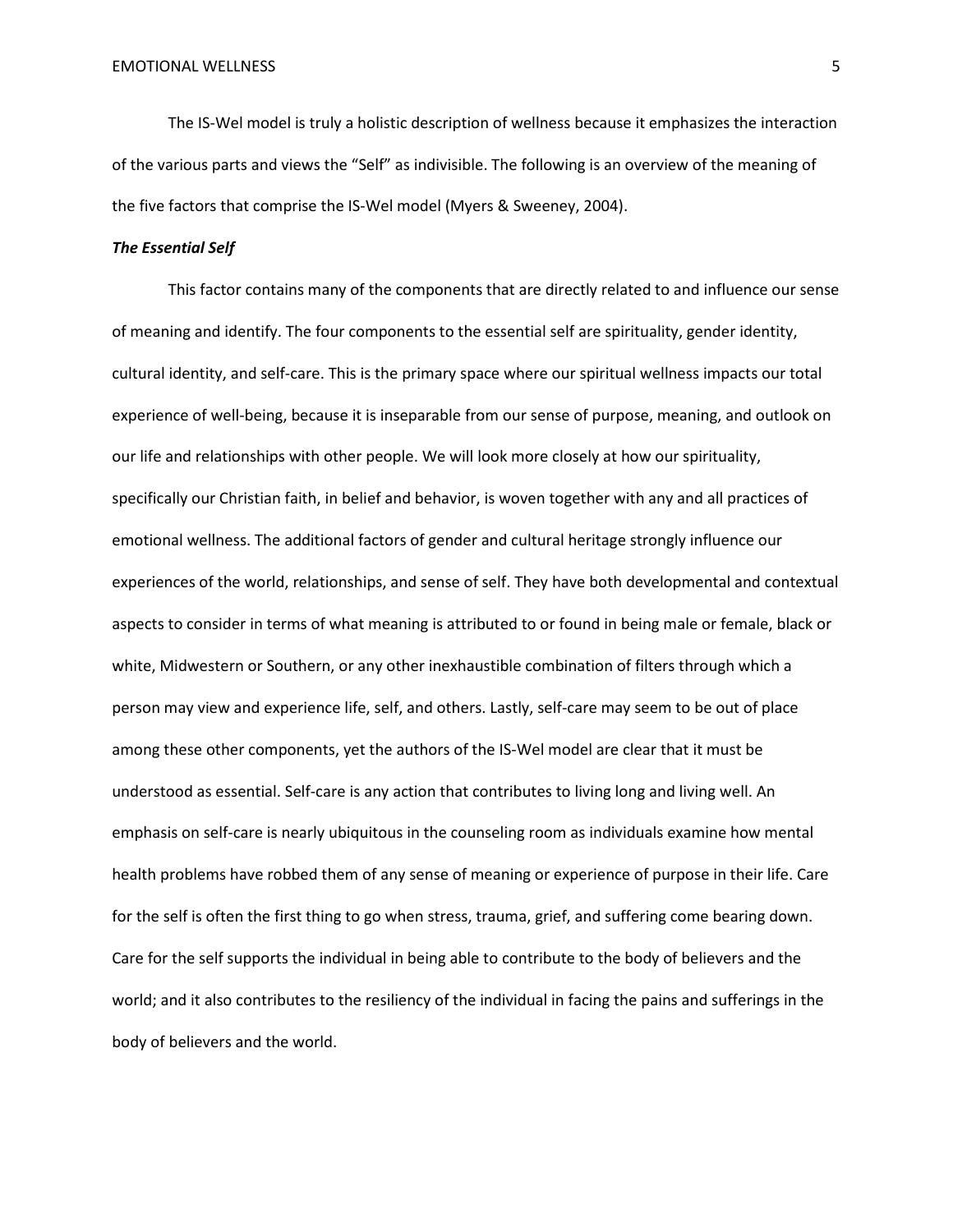## *The Creative Self*

The five components of the creative self are thinking, emotions, control, positive humor and work. What is critical to appreciate in this factor is the reciprocal nature of our perceptions, thoughts, feelings, and actions. Traditional cognitive-behavioral therapy is built on the belief that our thoughts, emotions, and actions all affect one another. How I feel about a situation may emerge from a belief that I hold, or conversely, my thoughts about an event may direct my emotional reaction. In both cases, any action or behavior that I take will be based on my thoughts and feelings and afterwards, I will have thoughts and feelings based on the action that I took. Wellness in thinking is having cognitive flexibility, creativity, and curiosity. Wellness of emotion is having awareness of and the ability to express one's positive and negative feelings in an appropriate and congruent manner. Control, or preferably influence, is about both the actions that we take toward goals and our response to our thoughts and feelings. Wellness is correlated to possessing a perception that what we do matters in the sense that we can influence our thoughts, feelings, and circumstances in constructive ways. Positive humor, which is often creative and spontaneous, is associated with numerous health and wellness benefits, such as decreasing cortisol levels, increasing endorphins, strengthening the immune system, reducing anxiety, boosting mood, and contributing to positive interactions with others (Mental Health America). Lastly, work is not a source of the creative self, but an opportunity to express creativity through one's skills and craft. Work also provides the context for experiencing a sense of satisfaction and fulfillment through effort.

#### *The Coping Self*

The four components of the coping self are leisure, stress management, self-worth, and realistic beliefs. Just as work provides for a sense of satisfaction, so too does leisure. Myers and Sweeney (2004) highlight the importance of having at least one leisure activity that can bring about a flow state. They describe this flow state as "becoming totally absorbed in an activity where time stands still" (p. 237). Leisure can also be a pathway for personal learning, growth, creativity, and coping. Stress management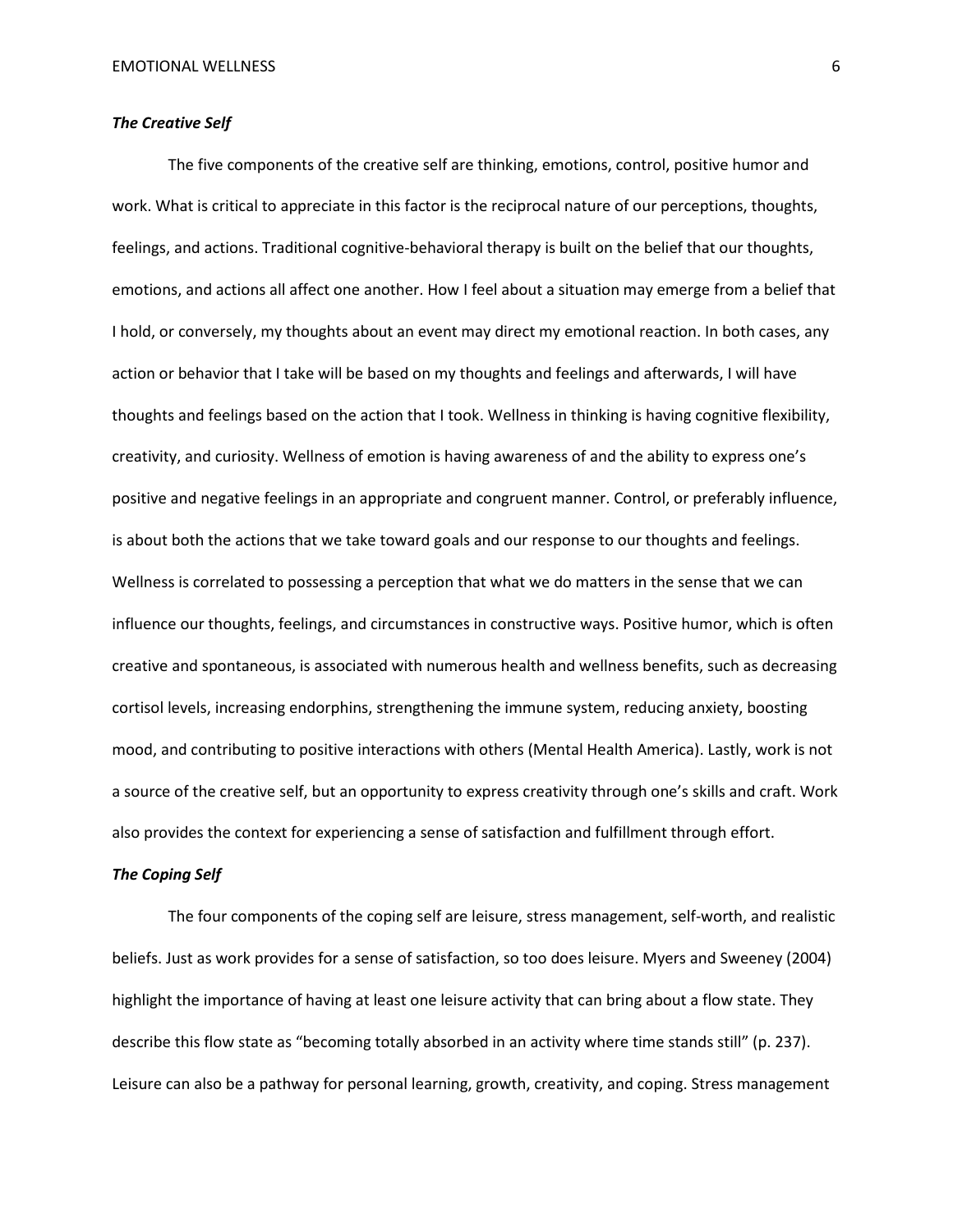EMOTIONAL WELLNESS 7

is another concept that inevitably makes an appearance in the counseling room and is the focus of selfhelp gurus from every discipline. The most relevant contribution that I can make with stress management is about intentionality. When you do a thing with the intent of managing stress, you are more likely to have the thing manage stress. This is the difference between going into a day off and choosing to ride your bike with the intent to de-stress, verses riding your bike and deciding later that it was your stress management activity for the day. You will gain more benefit from the former than the later. Self-worth and realistic thinking are frequently a focus of counseling and therapy. In episode 22 of The Well Mind Podcast, Pastor James Hein spoke with me about how a worldly identity is most often based on accomplishments, connections, and character (Kohls, 2021). The same can be said about selfworth. Myers and Sweeney (2004) note that "self-worth can be enhanced through effective coping with life's challenges" (p. 237). Self-worth that is grounded on what we do or how well we do it, will eventually result in disappointment, discouragement, or becoming burned out through the never ending cycle of proving our worth and value. Resting in our status as a redeemed child of God as the source of our worth and value provides us a secure refuge beyond anything we could build for ourselves. Lastly, the traditional cognitive-behavioral therapist seeks to aid individuals in identifying irrational beliefs that perpetuate distress in the individual's life and relationships. It is a worthwhile process to examine the evidence for and against our beliefs and thoughts, especially when they are based in a cognitive distortion. Yet, in my clinical experience, this must be balanced with the realistic belief that we will never be rid of all thinking errors and that our wellness does not hinge on our proficiency with cognitive restructuring strategies. We will take a closer look at this topic in later sections.

#### *The Social Self*

There are only two aspects of the social self component in the IS-Wel model: friendship and love. These concepts exist on a continuum from a secular and Christian perspective. The authors speak about the concepts of love and intimacy being difficult to distinguish from friendship, with the exception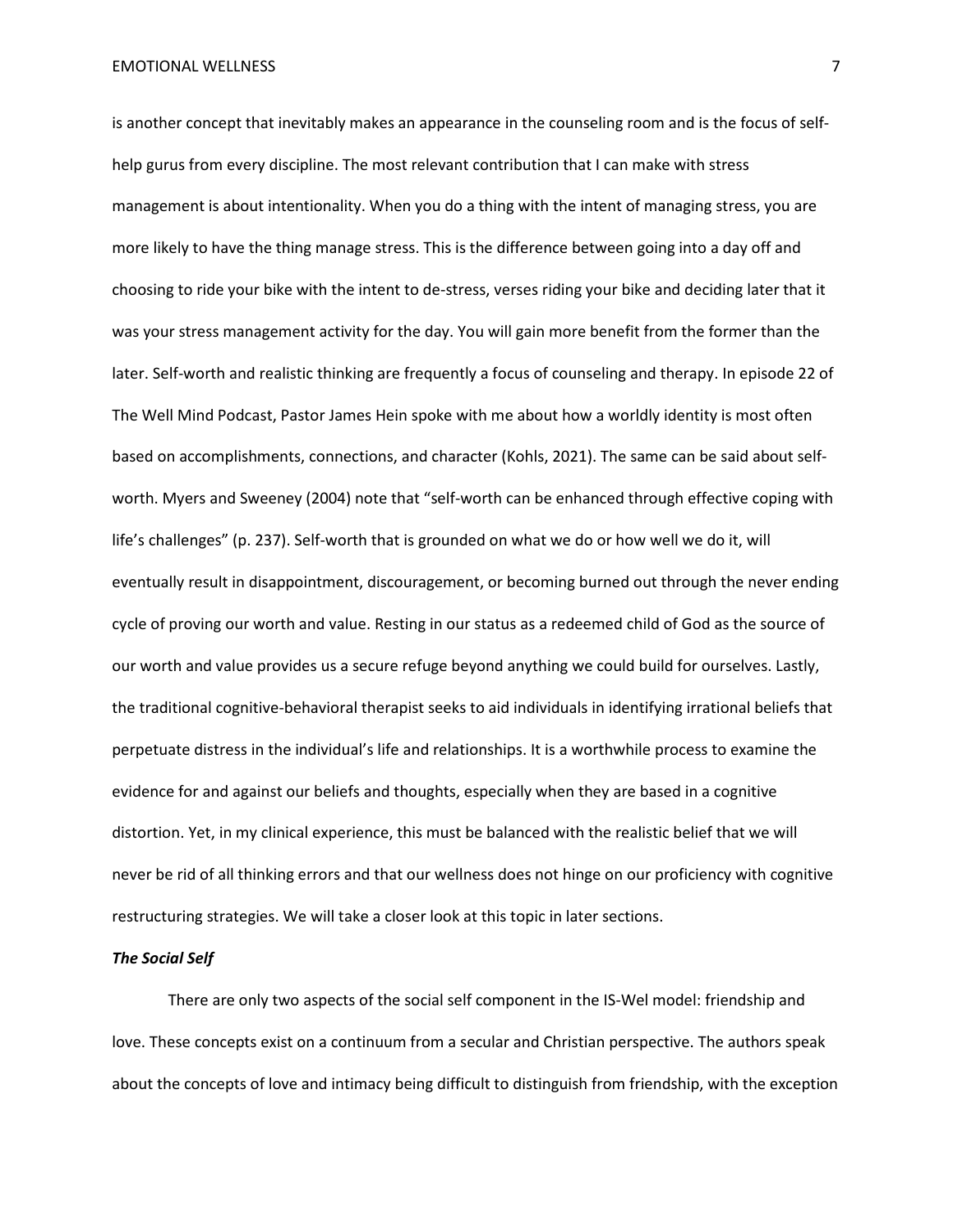#### EMOTIONAL WELLNESS 8

of sexual intimacy. Yet even the concept of attraction is present in both friendships and intimate relationships.

> What is clear, however, is that friendships and intimate relationships do enhance the quality and length of one's life. Isolation, alienation, and separation from others generally are associated with all manner of poor health conditions and great susceptibility to premature death, while social support remains in multiple studies as the strongest identified predictor of positive mental health over the lifespan. The mainstay of this support is family, with healthier families providing more conducive sources of individual wellness. Importantly, healthy families can be either biological or families of choice. (Myers & Sweeney, 2004, p. 237).

I have often used the concepts of love found in Scripture when addressing social and relational health and wellness. Agape, storge, phileo, and eros each speak to points on the continuum of love and closeness in our social relationships. Phileo and eros most closely parallel the friendship and love that is found in the IS-Wel model. We will return to the topic of social support in the next section of this essay.

## *The Physical Self*

The two components of physical self are exercise and nutrition. These are a cultural mainstay in the U.S. and billions of dollars are spent every year chasing wellness exclusively through exercise and nutrition at the expense of many of the aforementioned components of wellness. Simultaneously, exercise and nutrition are so poorly executed in practice. The pervasive health issues associated with obesity and living a sedentary lifestyle are startling. As a mental health counselor, there have been two sides to the physical self coin as I work with clients. On the one side, most mental health issues have a physical component. Eating disorders are the most obvious mental health conditions where the individual's cognitive, emotional, nutritional, and physical concerns are interwoven. Yet, issues of anxiety, trauma, obsessive compulsive disorders, and mood based concerns all have an impact on the physical self, impairing one's ability to engage in healthy exercise and nutrition. The other side of this coin is the tremendous benefits gained from utilizing Behavioral Activation methods to promote recovery, health, and wellness through the structured scaffolding of one's activities during the day and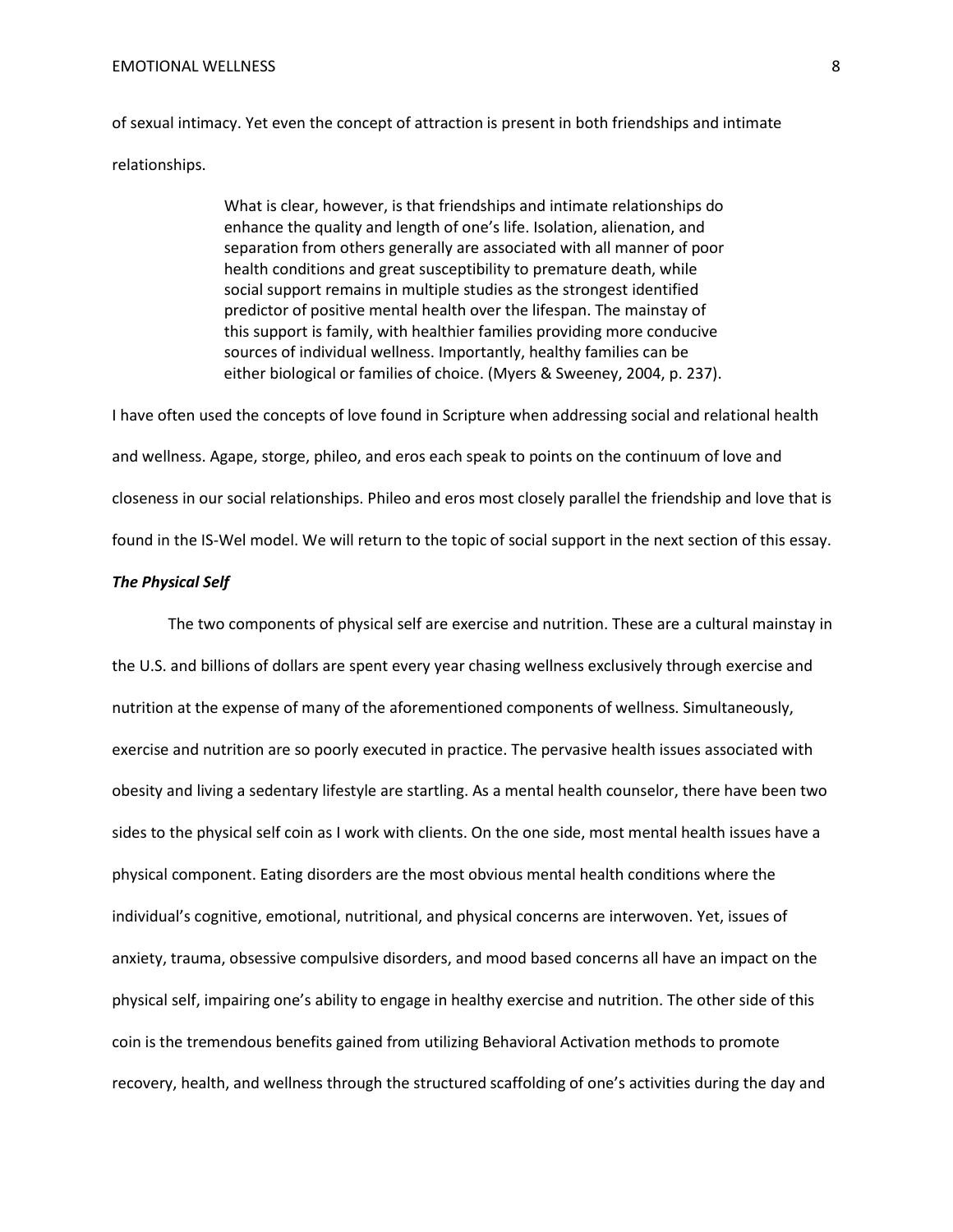week. A facet of CBT, Behavioral Activation is an empirical treatment approach that "aims to alleviate depression and prevent future relapse, by focusing directly on behavior change" (Barlow, 2021, p. 353). Behavioral Activation closely examines the relationships between an individual's behaviors and their environment with the intent of modifying or initiating behaviors that will both disrupt the relationships that maintain depression and promote relationships that improve mood. Exercise and nutrition are common and fruitful areas of focus when examining and modifying an individual's relationships between their behavior and environment.

There are two final points that are complimentary to this holistic view of our wellness.

#### *The Continuum of Wellness*

A recent article in the New York Times highlighted how wellness is best viewed on a continuum and not categorical. Grant (2021) brought forth the term languishing in his article that spoke to the foggy, grayscale, lethargic, tedious, meh experiences that occupy some of the space between flourishing and mental illness. In the article, Grant succinctly describes the malaise that settles in gradually and notes, "When you can't see your own suffering, you don't seek help or even do much to help yourself." Challenge the all or nothing thinking that is commonplace when we reflect on our own wellness. This thinking error sounds something like "I'm not ill, so that means that I must be well." Or it could be comparative like "I'm healthier than most." The alternative view is to place ourselves on a continuum of wellness. Even the Diagnostic and Statistical Manual of Mental Health Disorders Fifth Edition, has shifted the view of mental health toward a continuum or spectrum approach to classifying mental health. In previous editions, the vast majority of mental health diagnoses were categorical. This meant that once a person hit a very specific threshold of symptoms, they "met criteria" for a diagnosis. Now the specific threshold has become a range, where a diagnosis is placed on the continuum of mild, moderate, severe, and profound. Lastly, the Professional Quality of Life Scale that will be discussed in the second section of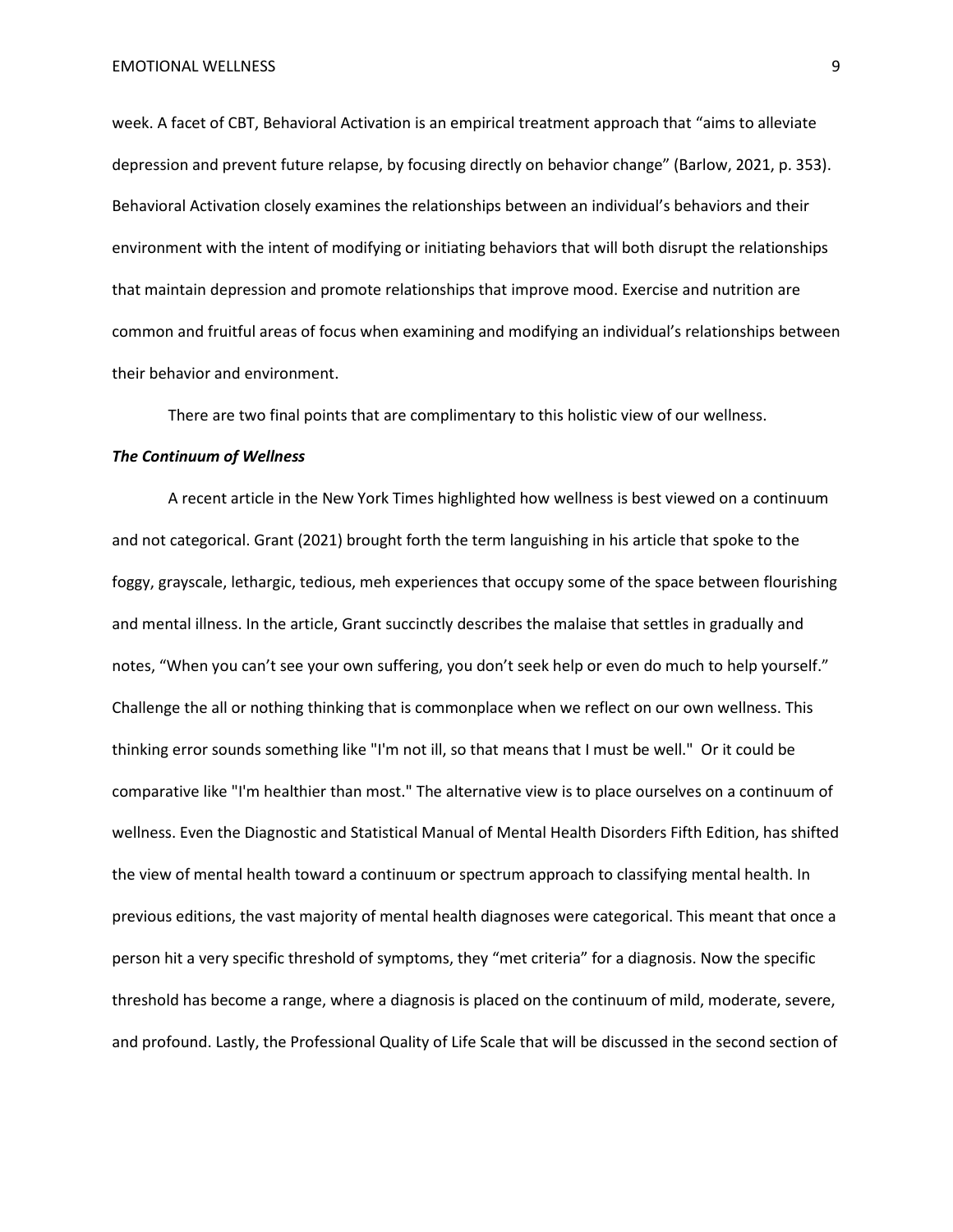this essay provides quantitative feedback on where you are presently at on three interconnected continuums regarding your wellness (Stamm, 2010).

## *Wellness is Fluid*

The final point worth noting regarding wellness is that our wellness is not static, but fluid. As you reflect on a given period of time, whether that is a day, a week, a month, a pandemic, you will observe fluctuations in your experience of wellness. This is an unsurprising statement, yet it is one that must be acknowledged. We apply this concept to our spiritual wellness frequently. We know that when faith is nourished it will grow, mature, and flourish, even in times of significant pain and hardship. When our spiritual life is neglected, it will fade, weaken, and diminish, even in times of health and prosperity. This fluidity is axiomatic regarding all aspects of our holistic wellness.

Undoubtedly, as we consider our wellness and the many components that make up this holistic view, the question of our individual performance finds its way into our thoughts. This probably looks something like a "to-do list." This is the inevitable result when focusing strictly on our own selfimprovement and personal growth through any pursuit of the best version of self. The trap that can snare each of us, and all too often does, is one of self-justification and is rooted in a theology of glory. The if-then statement goes like this: "If I just do all of the things, then I will be healthy and well." As a mental health counselor, I have seen so many Christians live out the belief that their pain and suffering will be alleviated or taken away through intentional wellness oriented actions. The education and training I received in mental health counseling often reinforced this belief. Counselors are taught to use assessment and diagnostic procedures to inform the development of a treatment plan that targets specific symptoms and outlines interventions to reduce symptoms, alleviate suffering, and promote relapse prevention. These are wonderful and effective tools and ought to be used. Yet, we must use these tools in the proper context of our status as redeemed children of God (Marrs, 2019). The pivot that we need to make is away from our to-do list and onto God's done list.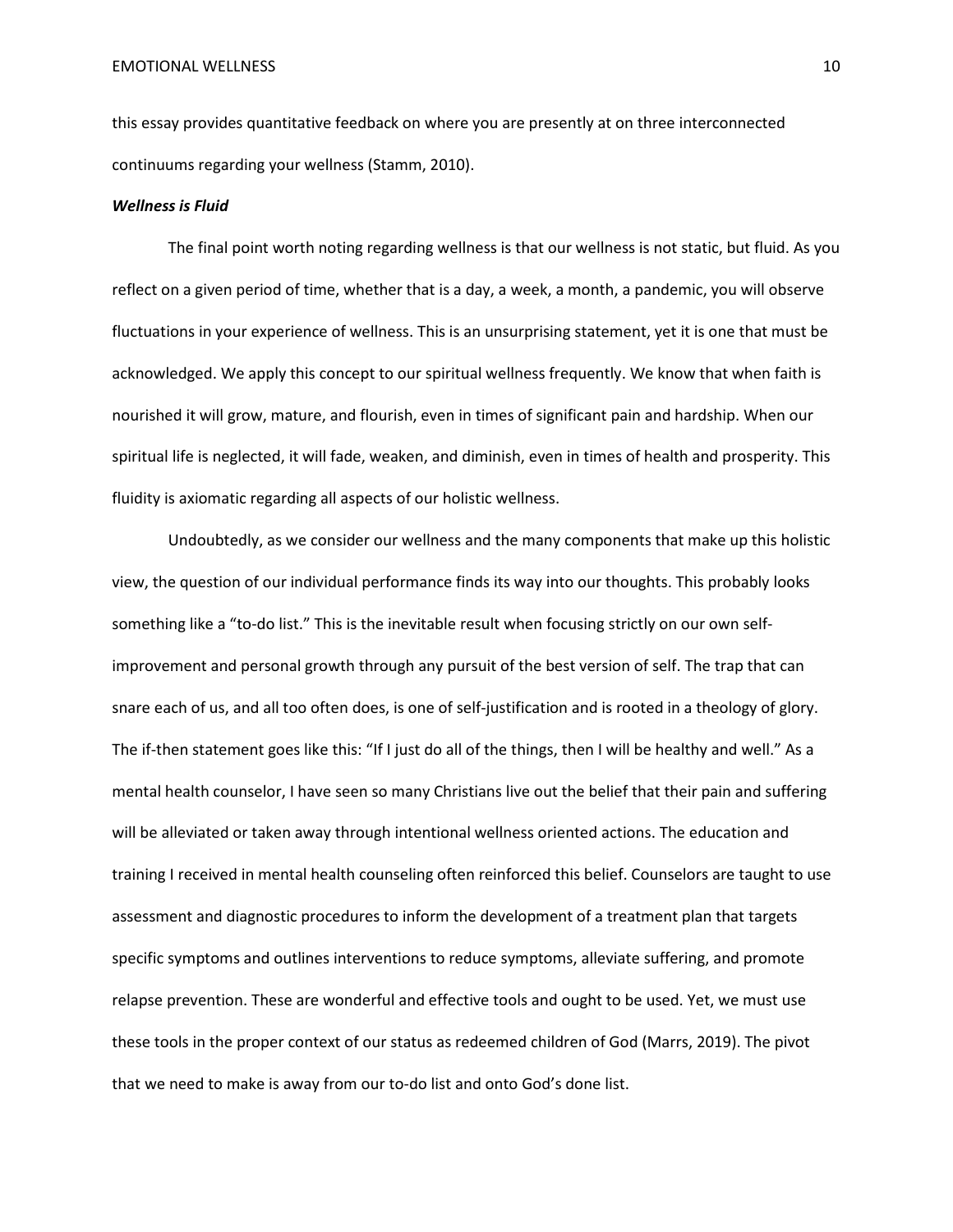Here is an example to bring this into clarity. Psalm 13 is a section of Scripture that I have opened

to on countless occasions with clients. Its impact and beauty is in the rawness and simplicity of David's

words.

## **Psalm 13**

#### **For the director of music. A psalm of David.**

**<sup>1</sup>**How long, LORD? Will you forget me forever? How long will you hide your face from me? **<sup>2</sup>**How long must I wrestle with my thoughts and day after day have sorrow in my heart?

- How long will my enemy triumph over me?
- **<sup>3</sup>** Look on me and answer, LORD my God. Give light to my eyes, or I will sleep in death,
- **<sup>4</sup>** and my enemy will say, "I have overcome him," and my foes will rejoice when I fall.
- **<sup>5</sup>** But I trust in your unfailing love; my heart rejoices in your salvation.
- **<sup>6</sup>** I will sing the LORD's praise, for he has been good to me.

As David expresses his fear, frustration, worry, and loneliness, his words are a reflection of our own thoughts and feelings when we too are caught in depression, anxiety, conflict, or any other Anfechtung. Most people are able to see themselves in verses 1-4, but the struggle comes in verses 5 and 6. The focus on our own to-do list becomes the filter through which these verses are understood. "I should be trusting God more." "I'm a bad Christian because my heart isn't rejoicing." "I need to work on praising God more." The pain and suffering in verses 1-4 and the peace and joy in verses 5 and 6 are understood as separate states and the bridge between them is personal change and action. It is only by removing the to-do list filter that God's done list becomes clear. God's love is unfailing and he has demonstrated his love through the gift of salvation. David found peace and comfort in God's done list in the same moments that he was experiencing pain and suffering. These are not separate states, but are paradoxically happening simultaneously.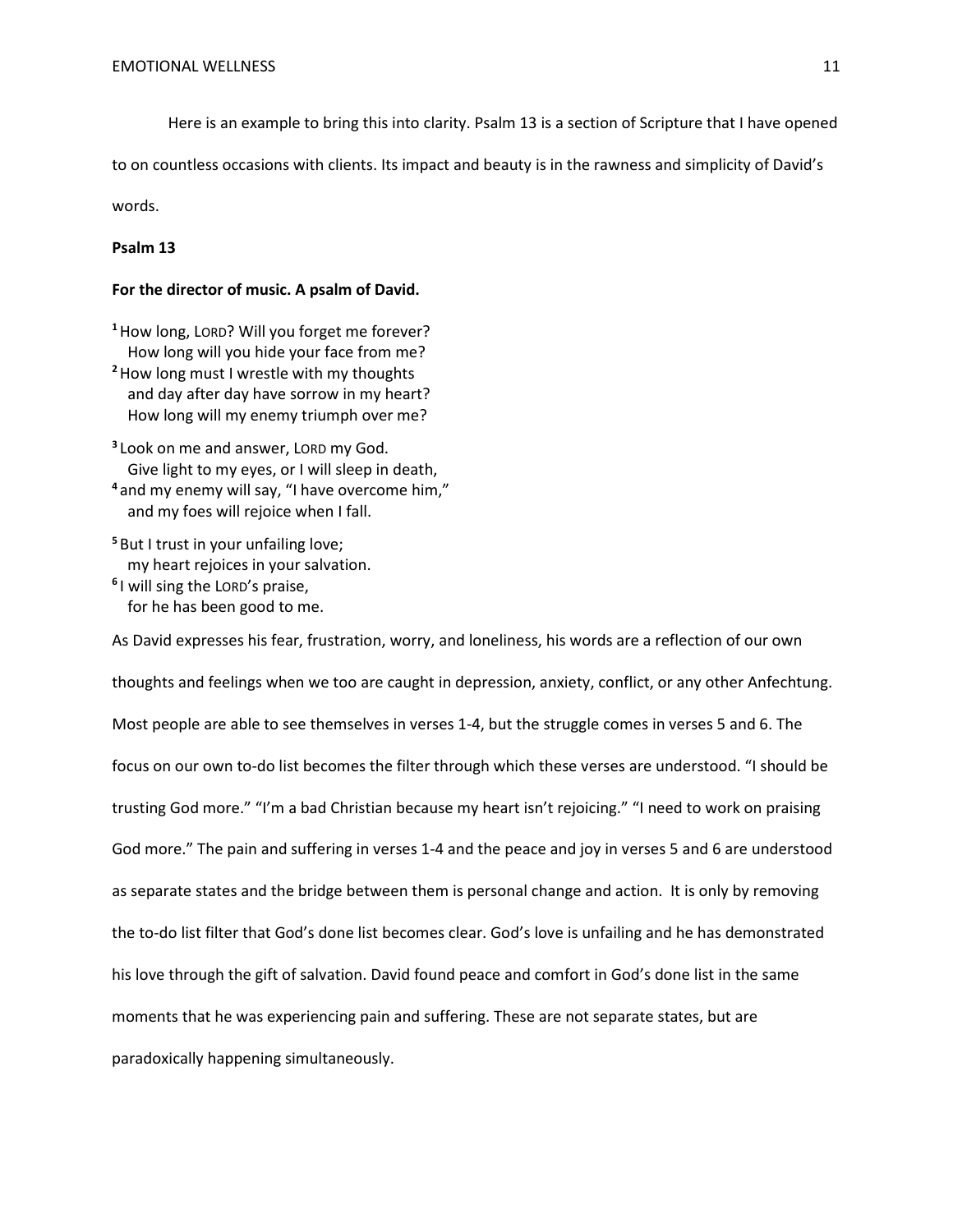Wellness is complex and fluid, but it is also something that God cares deeply about. He knows our needs, our vulnerabilities, our thoughts, and our emotions. As we transition into the next section, let us find rest in God's done list, his ongoing provision for and attention on all our wellness needs, and his unfailing, never-ending, sacrificial love.

#### **Emotional Wellness through Compassion Fatigue Resilience**

Compassion fatigue resilience has been, and continues to be, an area of research and practice about which I am very passionate. My work in this area has been primarily with nurses and physicians, social workers and counselors, and teachers and pastors. Compassion fatigue is a reality for helpers across of a wide variety of professions. Understanding the components of compassion fatigue related to experiences of burnout, secondary traumatic stress, vicarious traumatization, as well as the essential protective factors and helping skills associated with resiliency are of critical importance to helpers in any field. The compassion fatigue resilience model provides a very valuable structure as we examine the experience of emotional wellness (Ludick & Figley, 2016). As was the case in the first section of this essay, I will strive to present evidence-based information along with qualitative and descriptive information. In preparation for writing this essay, I conducted a 90 minute, semi-structured focus group with 5 parish pastors. To gather insights directly from our parish pastors, a focus group was determined to be the most effective and efficient format. The purpose of this focus group was to provide contextually relevant feedback to this essayist on the emotional well-being of the pastor.

This essayist and members of the Wisconsin Lutheran Seminary symposium planning committee identified potential participants and extended an invitation through email (Invitation Letter in Appendix). Six men responded to this invitation and five were selected based on availability to participate in the focus group. Participants of the focus group completed the Professional Quality of Life Scale in advance of the group. During the focus group meeting, the participants responded to a series of prepared open-ended questions that invited the participants to reflect on, share, and discuss their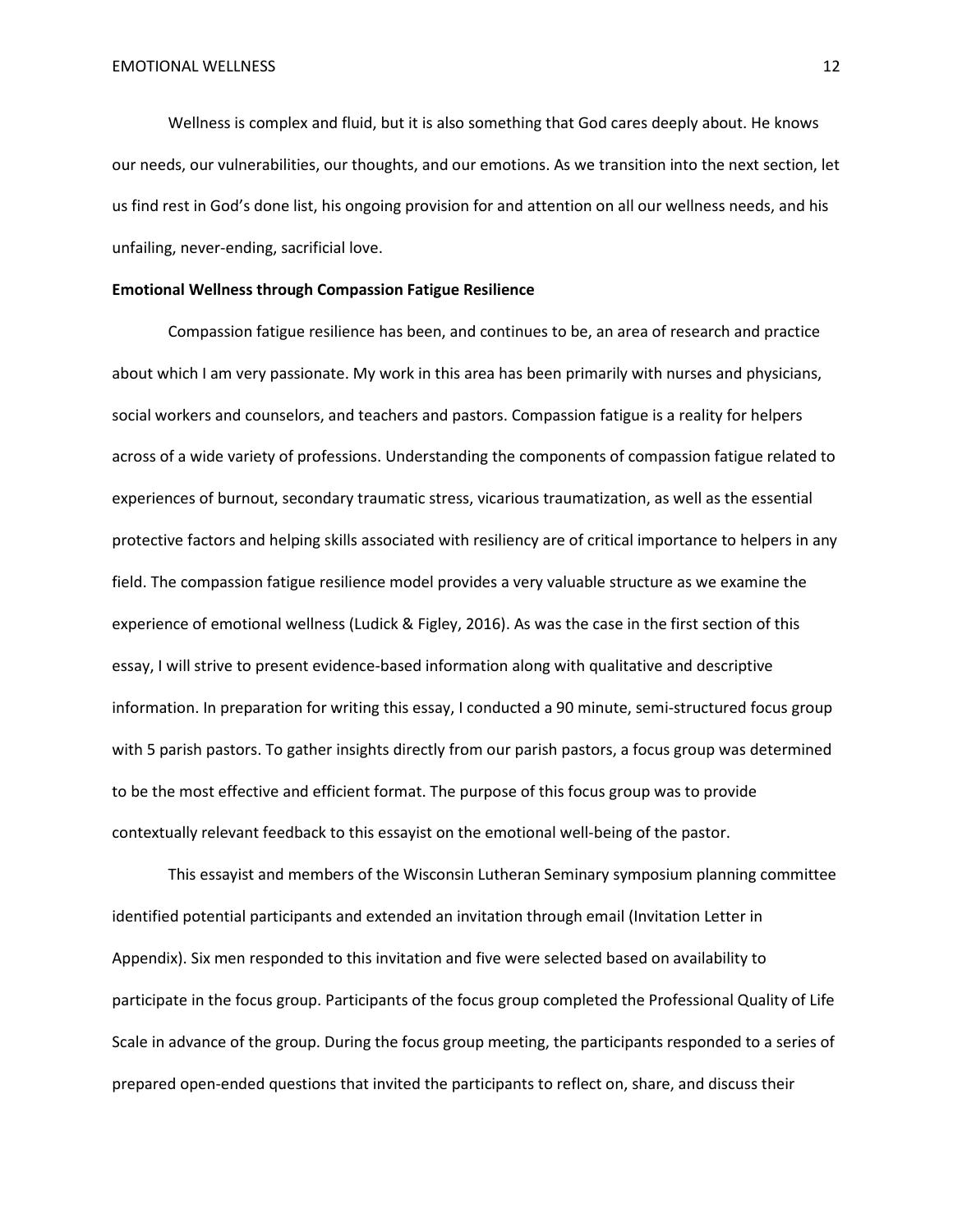EMOTIONAL WELLNESS 13

experiences of emotional ailment and wellness as a parish pastor. The recording of the focus group was transcribed and then analyzed by this essayist based on the framework of the compassion fatigue resilience model. Quotations from the focus group participants are used to highlight and exemplify specific factors within the compassion fatigue resilience model. To protect the privacy and confidentiality of the participants, the information presented here has been de-identified.

Before walking through the 12 factor compassion fatigue resilience model, we need to define a few key terms first. The terms burnout, secondary traumatic stress, vicarious traumatization, and compassion fatigue have all been used to describe the negative consequences and symptoms individuals experience who are exposed to trauma and suffering through their helping roles. Additionally, compassion satisfaction and resilience are terms to describe the positive experiences within various helping roles.

Furthermore, each of the attendees of this fall symposium had the opportunity to complete the professional quality of life scale, which contains three of these terms. **Compassion satisfaction** is the first scale on the ProQOL and is intuitively understood to be the positive feelings and sense of fulfillment associated with helping others. **Burnout** is likely the most common and best understood of all these terms, because it can be experienced regardless of your professional role or responsibility. Stamm (2010) summarizes burnout as a state of feeling overwhelmed and experiencing inefficacy. The risk factors for burnout include high levels of personal emotional intensity, incongruence between personal values and workplace values, "type A" personality types, lacking a sense of purpose and fulfillment in work, hostile and/or punitive work environments, and a combination of high job stress and low job support. **Secondary traumatic stress** occurs when a helper experiences a negative change in their emotions and behavior resulting from exposure to the trauma or suffering of a person they are trying to help. Secondary traumatic stress symptoms often mirror those of someone who has experienced a primary traumatic stress, like posttraumatic stress disorder or an acute stress disorder. These can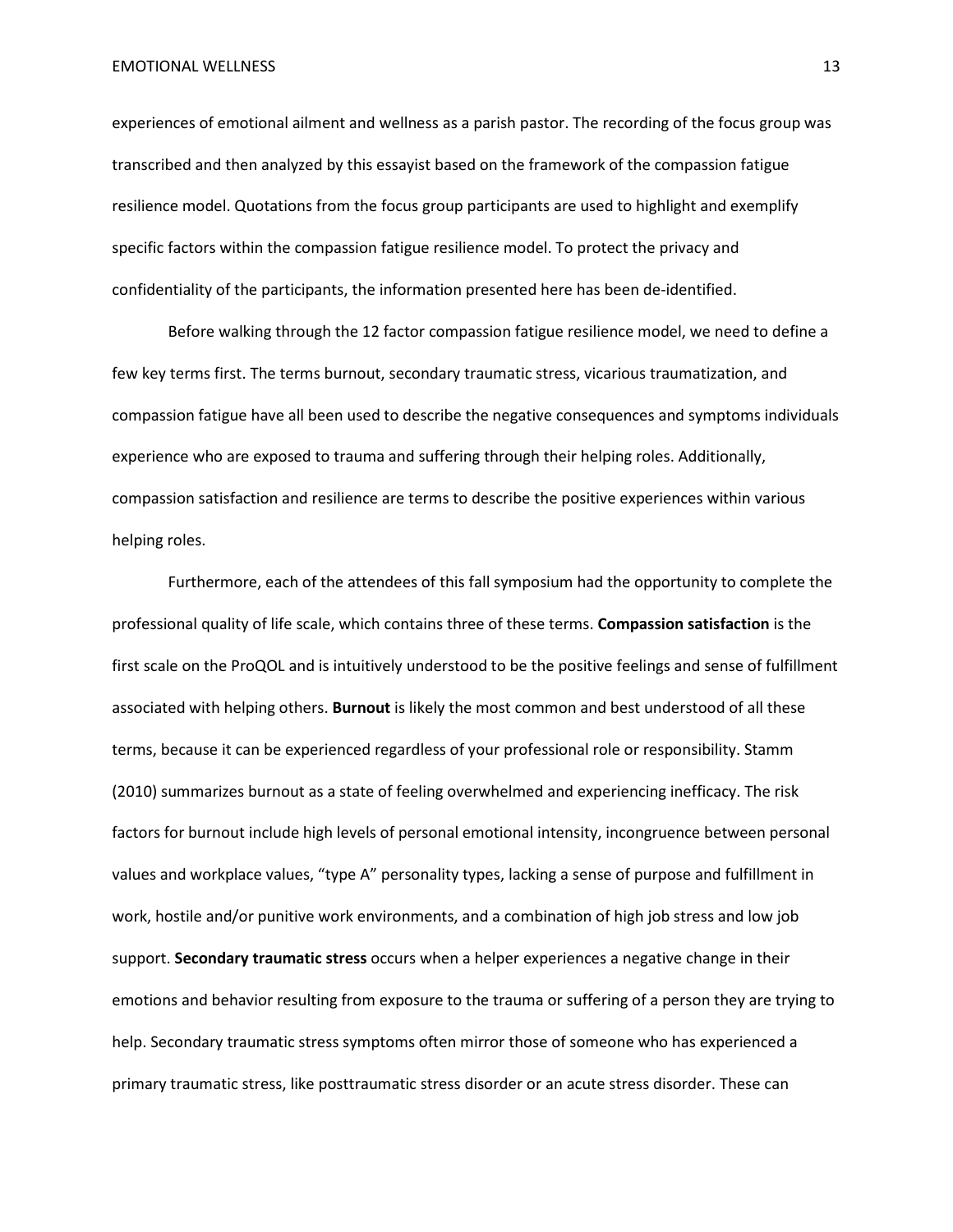include intrusive thoughts or images, avoidance of reminders, hypervigilance, sleep disruption, and impaired concentration. Secondary traumatic stress can often appear quite suddenly and cause great distress (Gingrich & Gingrich, 2017).

**Vicarious traumatization** has often been used interchangeably with secondary traumatic stress,

but there are key differences between these terms. Whereas secondary traumatic stress typically

follows exposure to an event in the life of a person that you are helping, vicarious traumatization

encapsulates the long-term impacts of repeated indirect trauma exposure. These impacts are often

internal and marked by profound negative changes in the helper's sense of identity, meaning, and

#### worldview.

Compassion fatigue incorporates each of these concepts and impacts all aspects of wellbeing.

Here are the comments from the focus group participants as they described their experiences related to

compassion fatigue.

Emotionally, you can only run for so long before it just gives out. And so, if you feel too hard for too long... I find that I just start to feel apathetic to the point that I just stop caring about stuff, which is... I mean, it's partially like where depression stuff can come on too.

I can withdraw a bit from my [wife]; to just kind of check out or pour myself into something that really doesn't mean that much, but it's just a distraction.

I'm probably quiet, withdrawn.

[I'm] trying not to become jaded to things...

Just that gutted feeling of, "Am I a failure? Is my ministry a failure?"

When I'm not emotionally well, I really don't feel like serving anybody very well unless it's really easy and someone I like.

I actually think I become somewhat unsympathetic.

Just kind of kills motivation and you don't really feel like doing any of your work.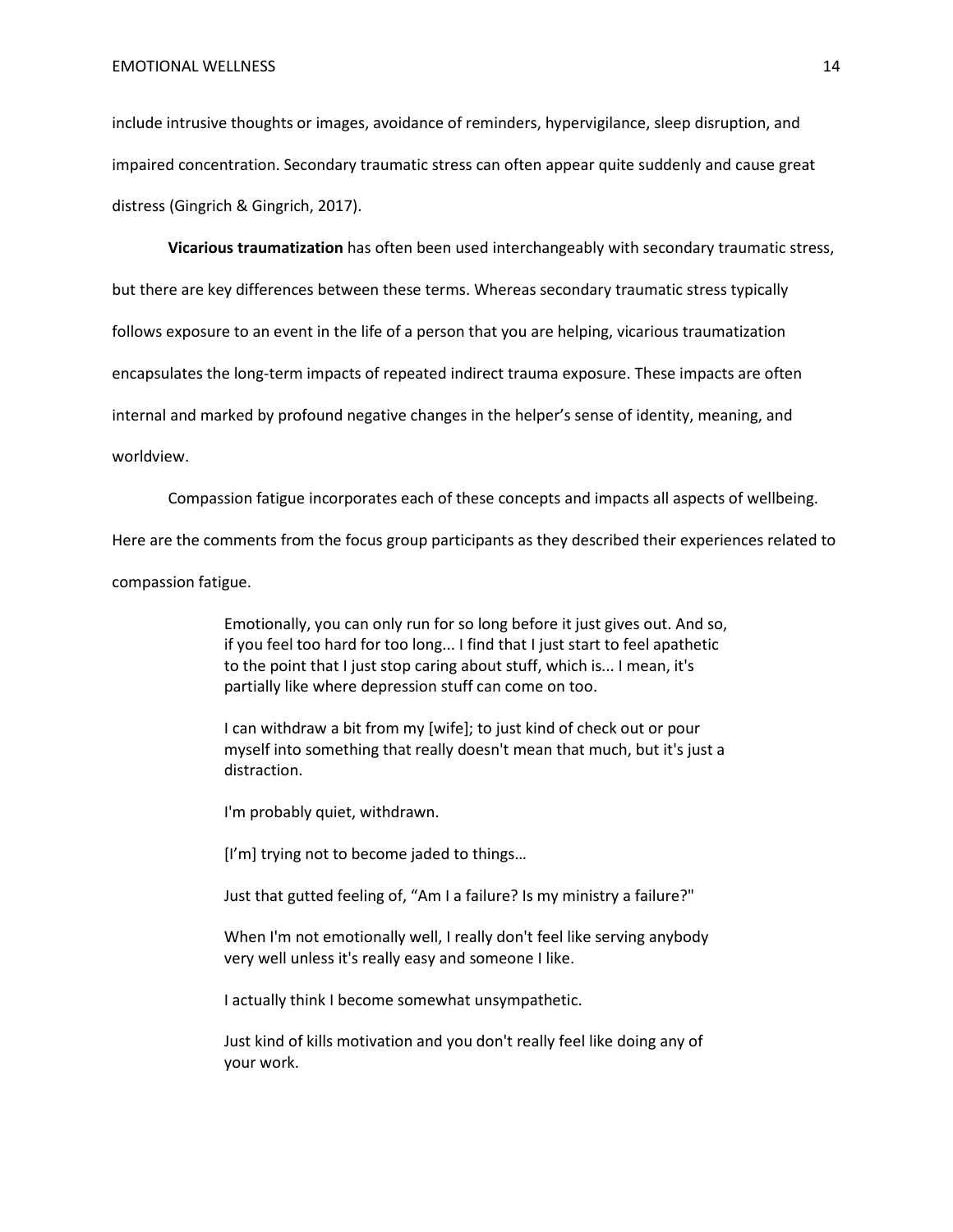The compassion fatigue resilience model combines our understanding of both compassion fatigue and resilience. Simply put, compassion is the empathic concern for the sufferings and pain of others. Fatigue is the experience of extreme tiredness resulting from mental and emotional exertion. Resilience is the process of adapting and persisting in the face of adversity, trauma, tragedy, or significant stress. Compassion fatigue resilience is an ongoing process that involves multiple variables (12) that diminish and promote personal resilience while providing emotional, mental, spiritual, and/or physical care to others.

#### *Empathic Stance Sector*

Empathic stance is the sector containing four variables related to empathy and exposure. This includes exposure to suffering, empathic concern, empathic ability, and empathic response.

**Exposure to suffering** describes the level of interaction a helper has with suffering people. Research indicates that the more exposure a helper has to stories of trauma and suffering, the greater the risk for secondary traumatic stress and vicarious traumatization. During the focus group, participants were asked how many hours a week on average they spent providing help, support, or assistance to people in a one-on-one or one-on-two setting. Responses range from five hours a week to twelve hours a week. The volume or dosage one can tolerate varies from person to person, but is largely influenced by the level of training a person has in providing care to traumatized and suffering people. The more training on trauma the higher the dose a helper can handle, but when a helper has limited or minimal training, even a small dose can have a significant negative impact on the helpers emotional wellness. It is important for pastors to attend to the frequency and intensity of the counseling that they are doing and know what dosage they can handle. Equally as important, is for pastors to equip themselves with the skills and knowledge necessary to work closely with suffering people. This is for your benefit and theirs. Each of the focus group participants had engaged in some form of training or education in the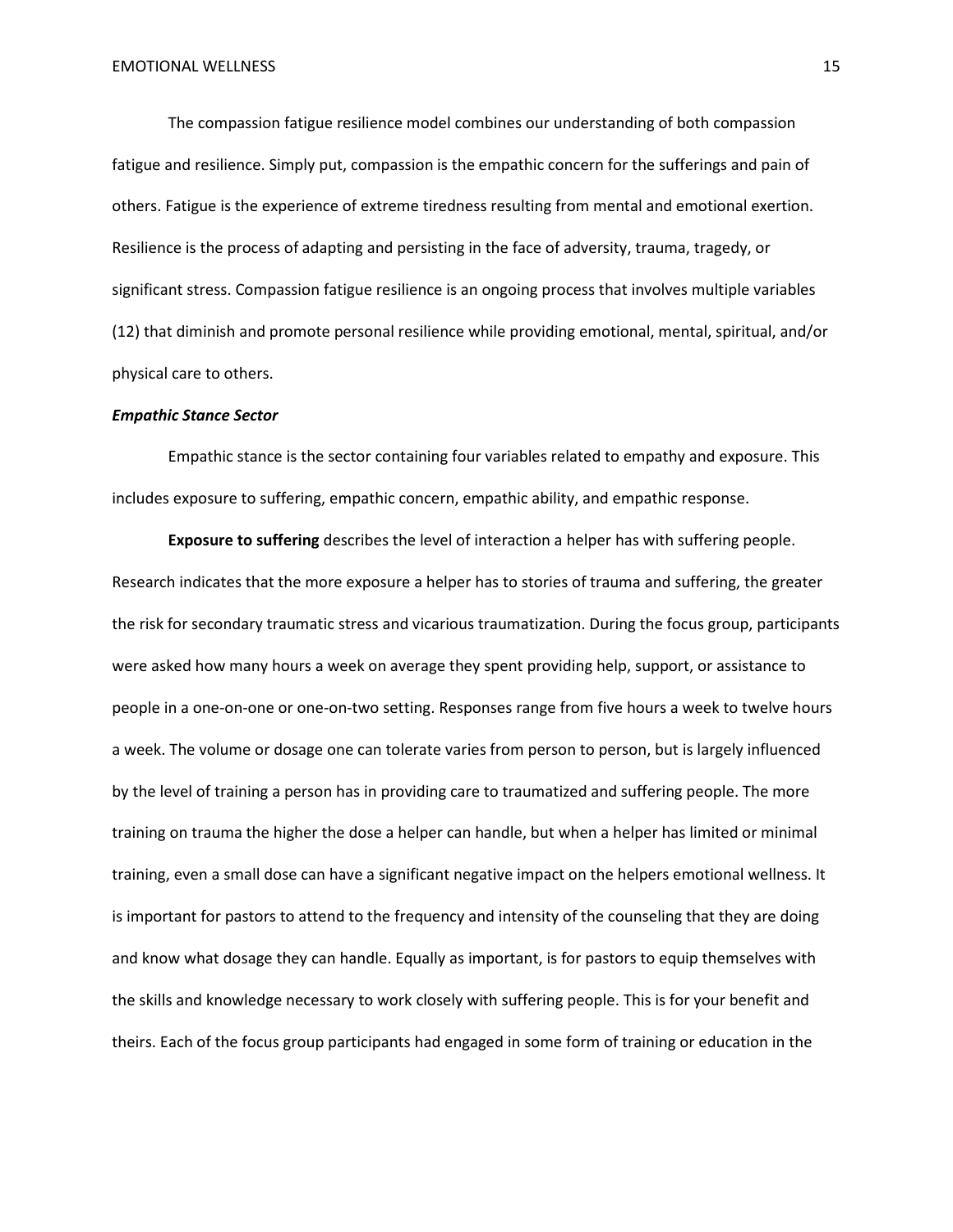past year to support their work as pastoral counselors, ranging from reading counseling focused books and articles, to attending online workshops, to taking graduate level courses.

**Empathic concern** is the explicit desire and high level of compassion in helping others. A focus group participant commented, "Part of me just wants to jump in there and take a bit of that pain away." Empathic concern is needed in order to be an effective helper and it increases the probability of personal distress. Empathy is a double-edged sword. On the one hand, people who possess and practice empathy are more effective at building and maintaining relationships. They are more effective in helping roles and generally experience greater satisfaction in their work and relationships. Noteworthy too, is that empathic concern is inversely related to burnout. The higher the levels of empathic concern, the lower the risk for burnout. On the other hand, when we possess and practice empathy, we open ourselves up to the pain-and-suffering of others in a personal way. Brene Brown (2010) says it this way: "In order to connect with you, I have to connect with something inside myself that knows that feeling." It takes vulnerability on our part to tap into empathy. As a result, we can be impacted by other people's experiences in a way that stays with us even when we are not physically with that person (i.e. secondary traumatic stress).

**Empathic abilities** are necessary for building rapport in the helping relationship. The pastor's capability and proclivity to recognize suffering in others benefits both the helper and the one seeking help. Empathy training is one of the ways in which pastors can equip themselves with the skills and knowledge necessary to work with suffering people. Learning to use cognitive empathy instead of affective empathy will help a pastor manage their dosage, reduce risk for burnout, and promote a sense of satisfaction within their helping role. Cognitive empathy is the adoption of the point of view of another by comprehending their inner perspectives and experiences and being able to communicate that back to them. It is a skill that can be developed, practiced, and mastered. One focus group member expressed cognitive empathy this way: "…just listening and trying to ask a lot of questions and seeking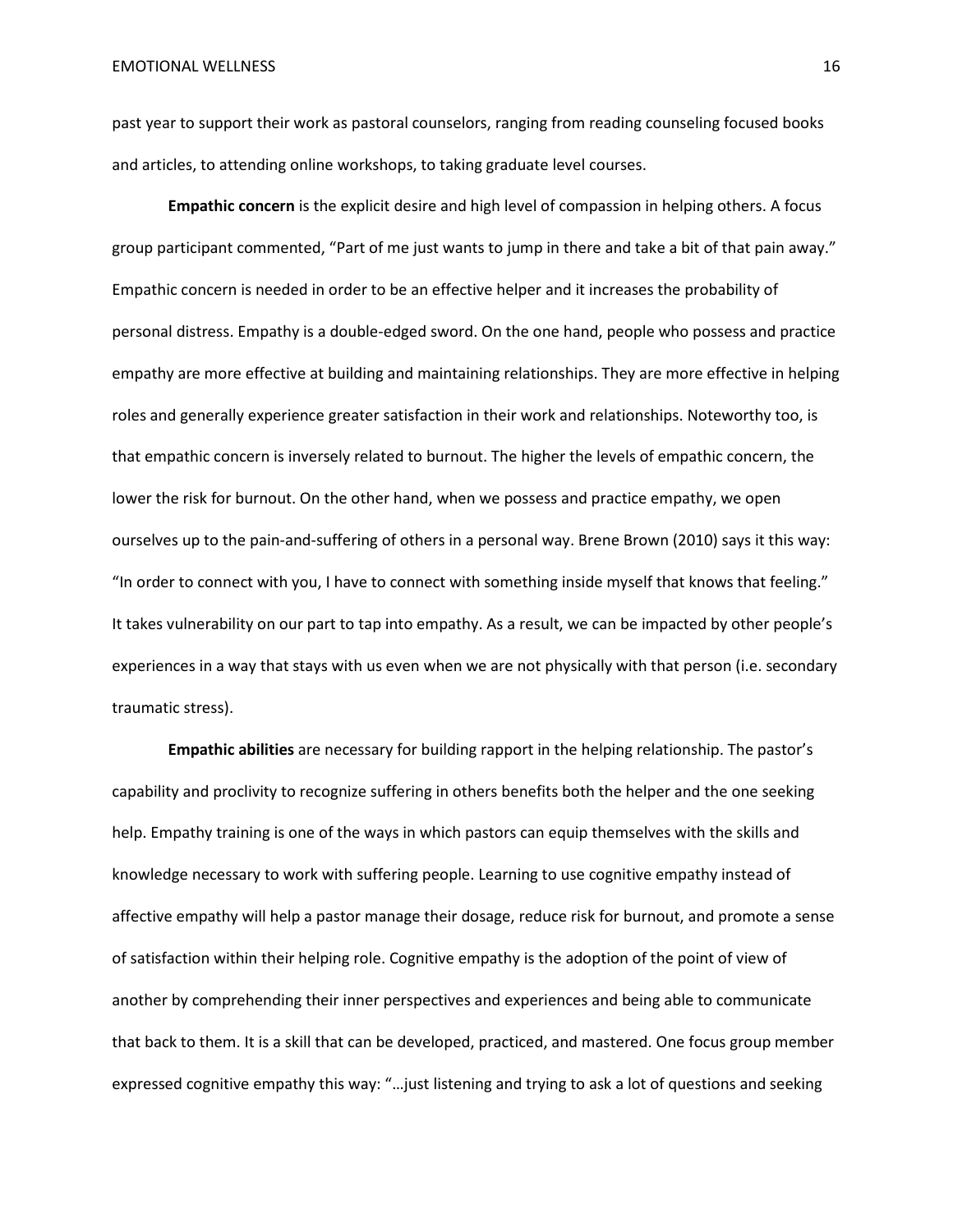to understand where the person is coming from." Affective empathy involves feeling what the other person feels and sharing in their emotional experience (Lamothe et al., 2014). Affective empathy appears to flow out of high levels of empathic concern and can be a useful approach. One member of the focus group noted it this way. "You just need somebody to suffer with you; sometimes somebody maybe just does need [a friend or helper] to weep with them and suffer with them."

"**The empathic response** is informed by empathic concern and empathic ability. During an empathic response professionals draw heavily upon their skills, training, experiences, and talent to provide the best service" (Ludick and Figley, 2016, p. 4). As such, the empathic response is the combination and culmination of the variables in the empathic stance sector.

#### *Secondary traumatic stress sector*

The secondary traumatic stress sector includes four variables that contribute to compassion fatigue. The four variables are prolonged exposure to suffering, traumatic memories, secondary traumatic stress, and other life demands. Secondary traumatic stress has already been defined and explained and is noted here as a risk factor for compassion fatigue.

**Prolonged exposure** to suffering is the factor that is most closely connected to the experience of vicarious traumatization. Continuous traumatic stress exposure is linked to increased risks and incidences of serious, acute, and chronic illnesses (Norman, et al., 2006). Prolonged exposure goes beyond the immediate moment by accounting for the accumulation of trauma narratives a helper hears over the course of time.

**Traumatic memories** refer to a helper's own trauma history and remembering the stories of pain and suffering from the people they have helped. One focus group participant commented, "You see so many people die. There's a PTSD that I think you have from seeing dead bodies." Personal trauma is a significant risk factor for secondary traumatic stress, because it acts as an enduring vulnerability in the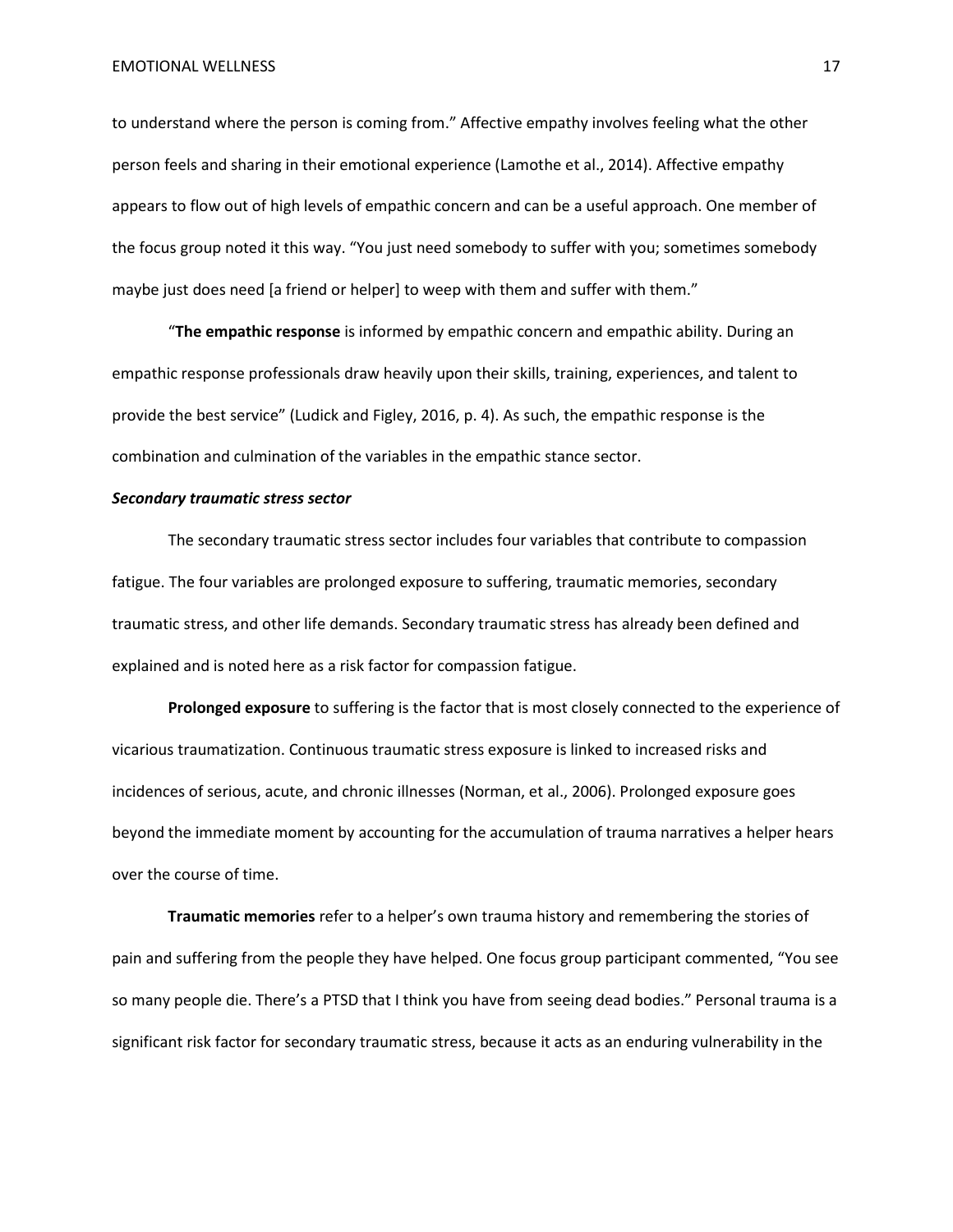life of the helper. With time, attention, and effective intervention, the risk factors related to personal traumatic memories can be mitigated but never completely erased.

**Other life demands.** Lastly, there is an interactive relationship between secondary traumatic stress and other life demands. Increases in secondary traumatic stress can make life stress seem more catastrophic. Conversely, life stress can increase a helper's vulnerability to secondary traumatic stress, making it a risk factor. The Holmes-Rahe Stress Inventory (1967) is the simplest and easiest inventory to check in on your own level of life stress.

#### *Compassion fatigue resilience sector*

The final sector of the compassion fatigue resilience (CFR) model includes the four protective variables that promote helper resilience. This sector includes detachment, sense of satisfaction, social support, and self-care. It is tempting to think about resilience as a recipe to be followed. Gather the right ingredients, mix them together in the correct proportions, and voilà! Resiliency is ready for your consumption. However, this is not reality and instead, I would offer a different metaphor. Resilience is more like a garden to be tended and cared for, that it would bear fruit, and be a source of nourishment for you to continue to do the empathic work of serving and helping others. Cultivating practices within each of these four sectors, while also recognizing that "resilience building is a changing and complex process that happens within its own systemic context" (Ludick and Figley, 2016, p. 5). As we examine each of these sectors, consider opportunities in your own life to cultivate practices of detachment, sense of satisfaction, social support, and self-care.

**Detachment.** One of the challenges when walking with people through pain and suffering is not taking on those burdens personally. As I pointed out earlier, empathy is both necessary when doing compassionate work and a risk factor when doing compassionate work. Previously, I pointed out how the use of cognitive empathy, instead of affective empathy, can act as a buffer in the moment, when providing compassionate care to a person. Detachment, or the ability to let go of the sufferings of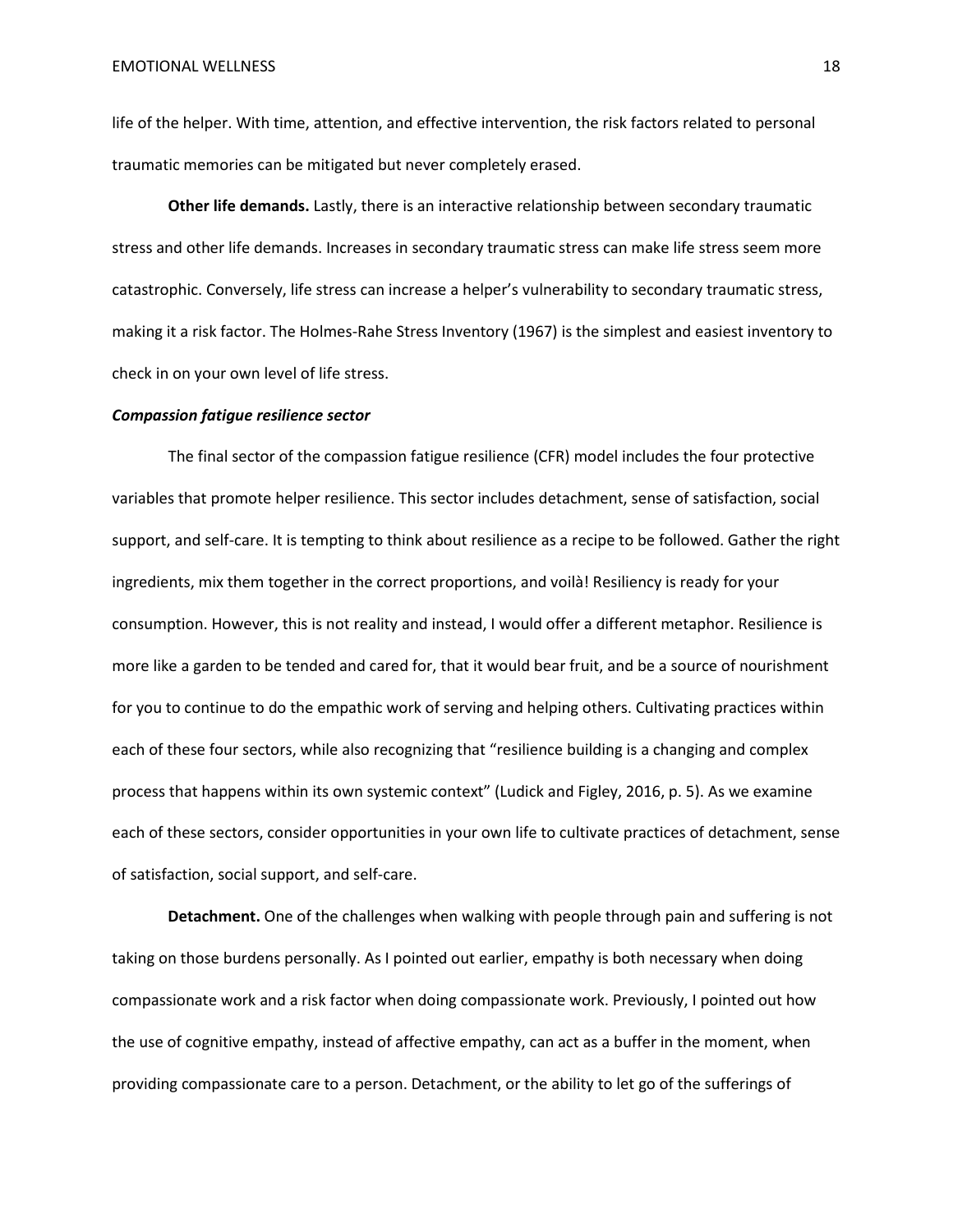others, happens after you are no longer actively in the presence of that hurting person. The focus group

participants spoke about detachment in a number of different ways. Yet, in each case, the essence of

detachment was having some process or method for letting go.

As an expression of faith, "God, I'm going to pray about this for five minutes at the beginning of the day, and I will not come back to this until the end of the day or until tomorrow..." As an expression of faith that you're in control of it.

I found too just having some kind of outlet, like a hobby, kind of, has helped me a lot; If I'm, particularly, being consumed by something, I'll just grab one of those and that evening just kind of let my mind focus on something else as an escape.

Try not to take things personally; you realize the issue is not with you; I think that's something at the end of it really you have to think through and pray through. Realize this is not against me.

…when you're at home, you're thinking about being at home, you're present there. You're not thinking about work and vice versa.

Furthermore, we observe Jesus engaging in compassionate work with people and then disengaging for the purpose of rest and respite in Matthew chapter 14. Herod had John the Baptist beheaded in prison. John's disciples came and told Jesus what had happened. "When Jesus heard what had happened, he withdrew by boat privately to a solitary place (v.13)." It is reasonable to consider that Jesus had words of empathy and compassion for John's disciples in their grief and loss before he withdrew to get some rest. "When Jesus landed and saw a large crowd, he had compassion on them and healed their sick (v.14)." After a period of rest on the boat, Jesus went back to doing that compassionate work for his people by healing the sick, preaching and teaching, and performing the miracle of feeding the five thousand. "Immediately Jesus made the disciples get into the boat and go on ahead of him to the other side, while he dismissed the crowd. After he had dismissed them, he went up on a mountainside by himself to pray. Later that night, he was there alone (v. 22, 23)." Jesus disengaged from that active face-to-face ministry to his people for the purpose of prayer and solitude. We know that this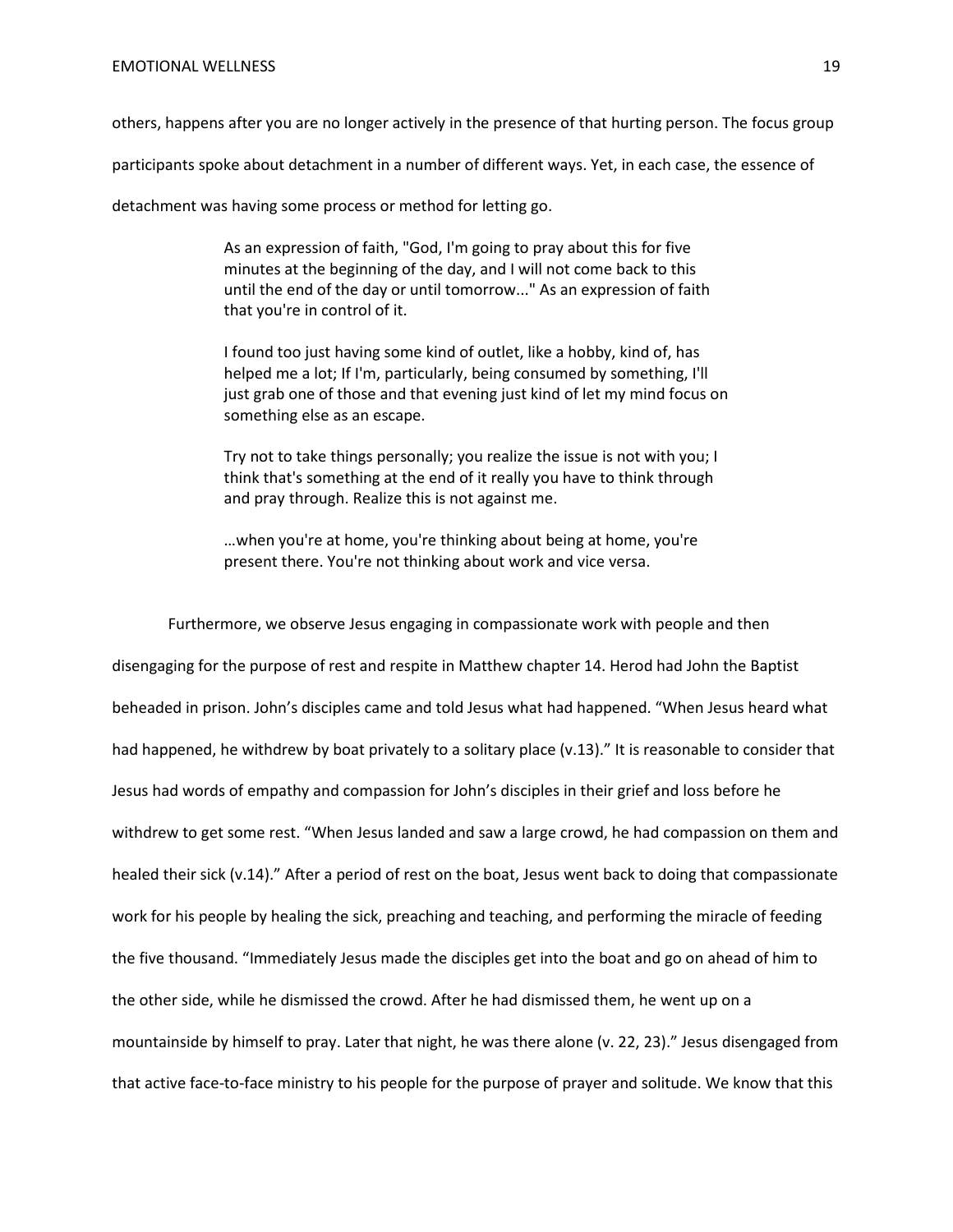#### EMOTIONAL WELLNESS 20

cycle continues as the very next verses detail Jesus going out to his disciples on the lake amidst the storm.

Prayer was often a focal point for Jesus when he would withdraw. Similarly, our practice of detachment must be counterbalanced with reflection. Detachment without reflection simply becomes a form of avoidance, denial, or temporary self-distraction. Reflection involves creating time and space to consider how another person's pain and suffering has influenced your own thoughts, feelings, and experiences and connecting to God through prayer and Scripture. One focus group participant put it this way: "Collecting your thoughts without being consumed." Prompts that support personal reflection are questions, such as:

How do I feel before, during, and after meeting with this person or family?

What part of helping this person is most stressful or confusing?

What do I believe about my ability to help this person?

What about this person's story is triggering my own distressing thoughts, memories, feelings?

How can I set boundaries to avoid absorbing this person's emotions and stress?

When I have sat with someone, listened, empathized, encouraged, and then our time is done, I pray. I will also use prayer following a period of personal reflection. At this point, there may be a person on your mind. There may be a story that you have heard and it's been replaying in your mind. Let us take a moment and pray. Think about that person whom you have sat with, listened to, and expressed empathy and encouragement as we pray this prayer.

> Thank you Lord for granting me the opportunity to help this person. Thank you for blessing our time together with your grace, mercy, and truth. Grant wisdom and healing through our work together. Now I place \_\_\_\_\_\_ (person's name) fully into your care until the next time we are together. Watch over them with your divine guidance and protection. Aid me in letting go of their pain and grant me peace and rest in you. Amen.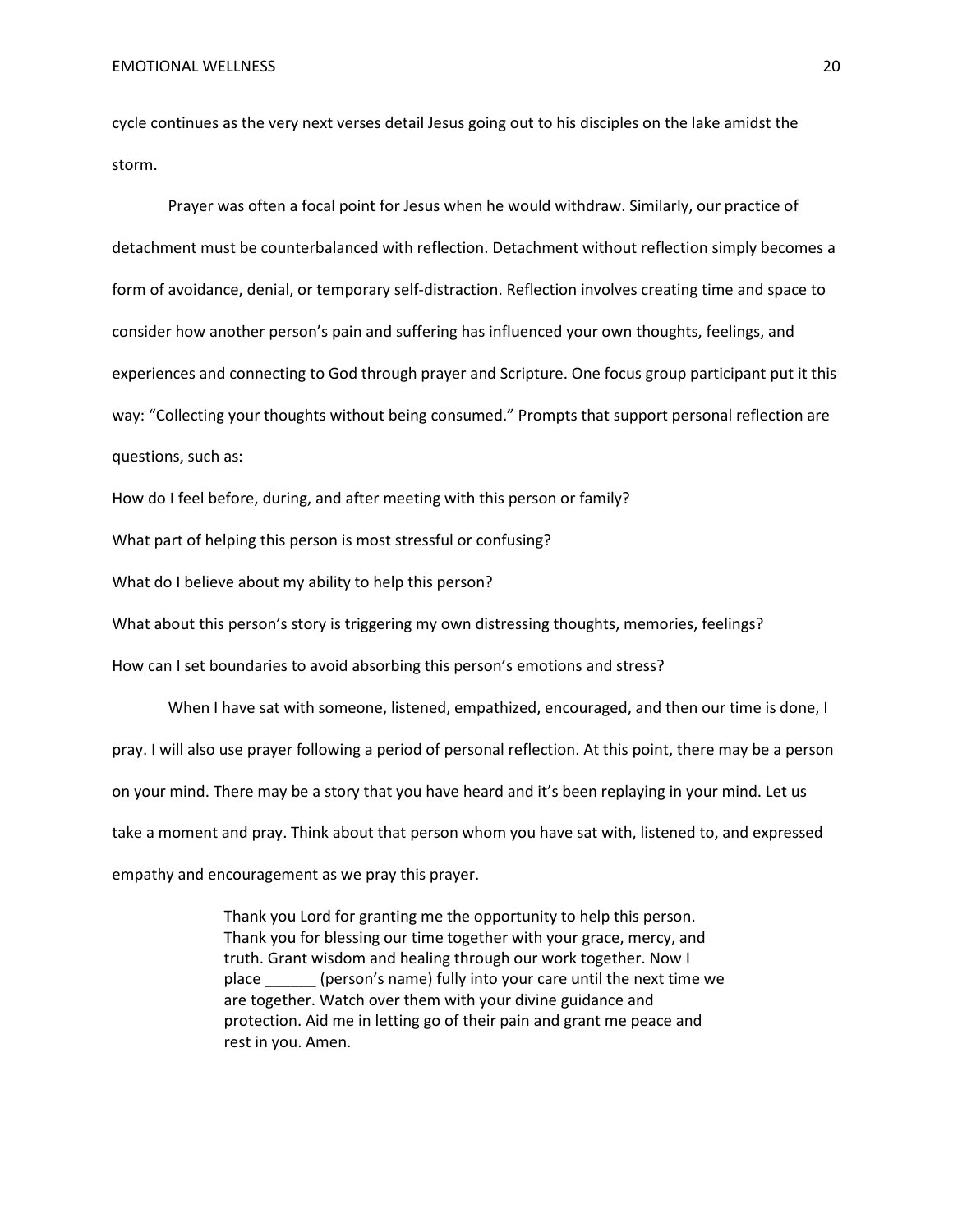**Sense of satisfaction.** The second sector of compassion fatigue resilience is your sense of

satisfaction in doing the compassionate work of helping others. This sense of satisfaction comes from

living your faith shaped values in service to others. Serving people amidst the storms of personal pain

does not always go well and this can diminish our sense of satisfaction. Two focus group participants

shared the struggles they experienced when they stated:

After the fact, I felt really down on myself for that, that I didn't share enough with them or that I didn't say the right thing or something like that.

I had low moments or moments of stress because I felt like I failed to help somebody when they were going through something and they shared something with me.

However, each of the focus group participants were very clear that their sense of satisfaction in

helping others emanates from sharing the Gospel with people in a highly personal way. They stated:

The ability to remind them of the one thing needful.

Our lives revolve around that one-on-one ministry in hospitals or homes or coffee shops, wherever, and to be able to do those things again, has been a joy.

Their [parishioners] minds are usually all over the place, with all the different struggles that are going on, and different feelings that they have; to go back and remind them who they are in Christ. And kind of reassuring them in those truths. That's rewarding and fulfilling.

Seeing that moment of clarification and seeing the transformation. How they were when you started versus how they were at the end, but especially when that is tied to their faith and their relationship… their identity in Christ. That's especially rewarding because you know that it's not just about their relationship with you. It's about their relationship with God.

The light bulb moments: where they think the gospel saves me eternally, what I don't think they oftentimes put together, and need to connect the dots on, is how the gospel is a practical resource in my dayto-day life for healing relationships.

**Social support.** Social support is another shield against secondary traumatic stress. I think about

Jesus sending out his disciples in Mark 6:7 "Calling the Twelve to him, he began to send them out two by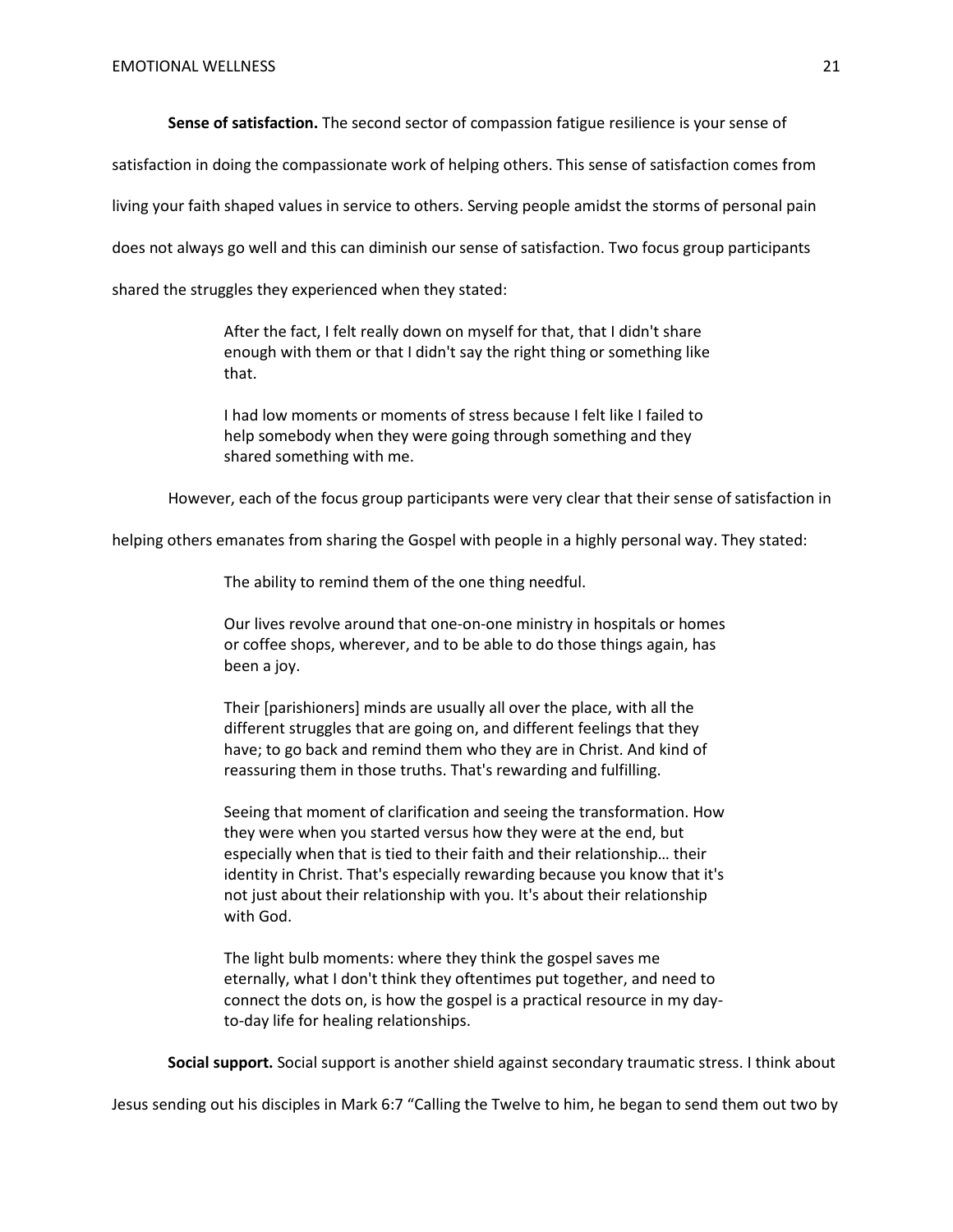two and gave them authority over impure spirits." There were likely multiple reasons that he paired up his disciples, but the one that always comes back to me is brotherhood. Sharing the load with a brother is a powerful protection against exhaustion, burnout, and compassion fatigue. In a recent poll of 700 church leaders, 51% of respondents indicated that they felt extremely isolated or somewhat isolated (Nieuwhof, 2020). Just being around people is not social support, especially when you are around people to serve them. Social media is also not social support. While we have been blessed with the opportunity to maintain connects over time, distance, and through a pandemic, digital forms of connecting and communicating are not a substitute for close, personal, in person connecting. Here are the words spoken by the focus group participants that emphasize the value of meaningful social support.

> I do have an associate pastor… be able to talk with him about some of those situations that come up is very helpful. , just to be able to communicate, which is a great blessing in ministry.

Talk to a brother afterward.

Phone a friend, call a friend. Don't isolate, and that's often very helpful for realizing that facts and feelings are a lot different and you can get your feelings more in line with the facts instead of whatever you're dreaming up and you're spinning around.

The best friends that I've had in ministry have always been people and guys in my own congregation.

It's just getting together around the word and even going to a circuit meeting when you've got a lot of things on your mind and you get together and you don't even talk about any of those things that are bothering you, but you sit down and you gather on the word of God. And by the end of those few hours, you feel better just gathering with other brothers and focusing on God's word.

[The] biggest supporters are brothers in the ministry and your wives. Their support looks like being a good sounding board and that they're able to give you feedback from a Godly perspective.

This final comment was actually a reflective statement that I made to the group after listening for a

while and there was unanimous agreement. Equally as important as talking to a Christian brother was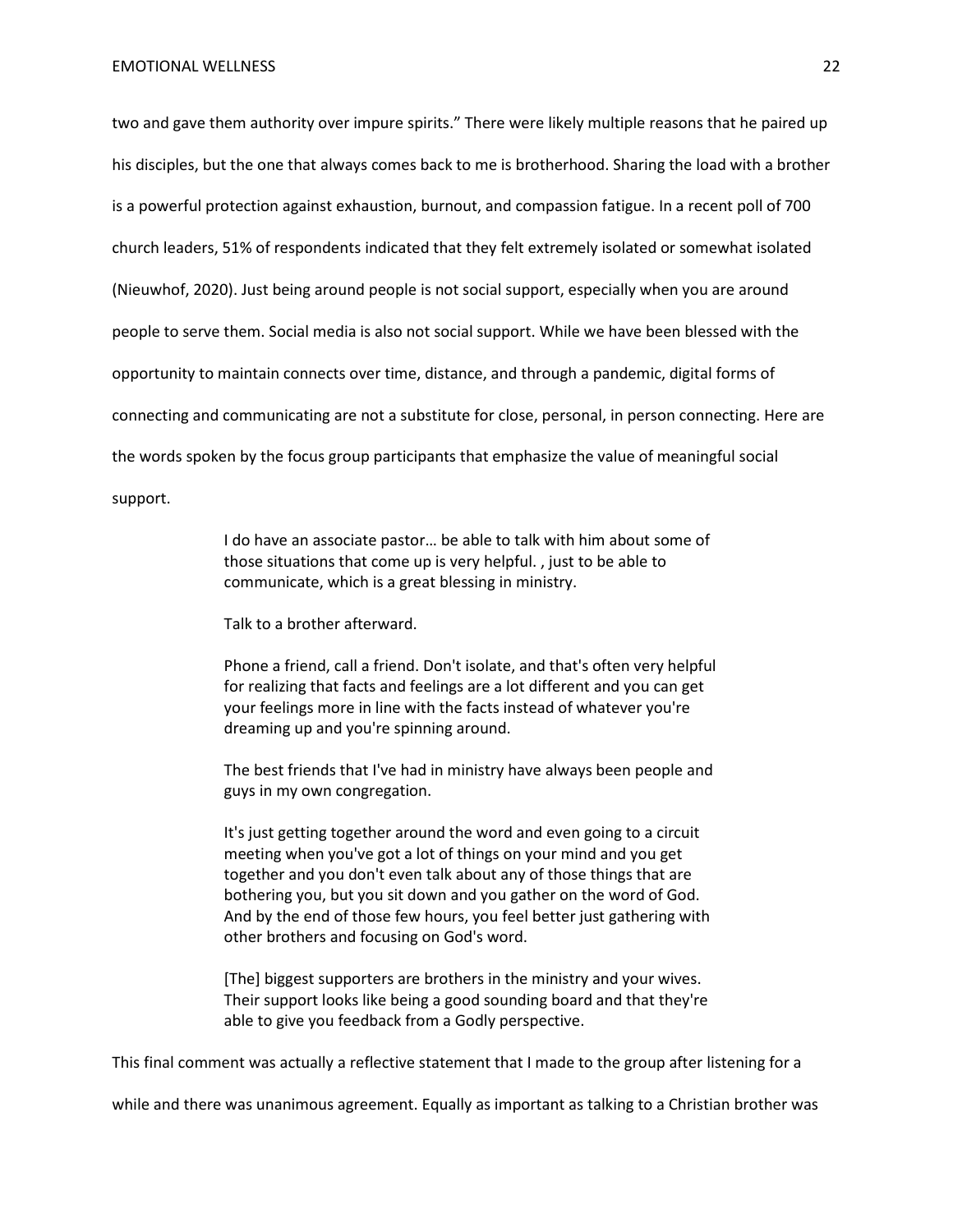talking with their spouse. There was a recognition that communicating with their spouse served as a way to preserve a healthy and Godly perspective. The participants also expressed that there are boundaries about what and how much could be shared with their wives. A few of the participants also talked about being with people socially that did not view them as "pastor," but as simply a friend. One commented, "[It's good to] play softball on Sunday nights with a bunch of guys who are my age." Another said, "…just kind of sitting down and enjoying the company of people [not parishioners]." Regular and meaningful contact with supportive, caring people often promotes a positive outlook on life.

**Self-care.** This was directly discussed during the focus group and the majority of comments were focused on physical forms of self-care. All participants expressed a favorable view on self-care and spoke about their personal practices. Diet, exercise, and sleep were frequently referenced by all of the participants as essential practices to promoting and maintaining health and well-being. The participants noted that when these essential practices were compromised, emotional and social wellness were also impacted.

> Yesterday was kind of a rough day in some ways. I did not sleep well at all the night before. Not sure why. Just one of those nights where every hour or two you look at the clock, and you're not sure if you dozed off at all in between or not, but wake up pretty tired. It's a sleepless night to start with, somewhat sleepless, and then after that, it's people dealing with trauma and then me dealing with my own smaller trauma.

The participant went on to detail how challenging it was to meet with two different members and speak about their personal traumas and deal with a church issue that held a level of personal trauma. However, when he refocused on these essential self-care practices, he experienced a shift in his state.

> Then I went to bed early and slept great. Went for a little jog [in the] morning and got relief from those other problems, that one, at least, and [felt] totally different today.

There was also a recognition that self-care is not something to be done exclusively after a "hard day" or

a long period of intense work. One participant emphasized it this way, "I'm working to improve and

working to maybe do what I call preventive maintenance self-care before a traumatic thing happens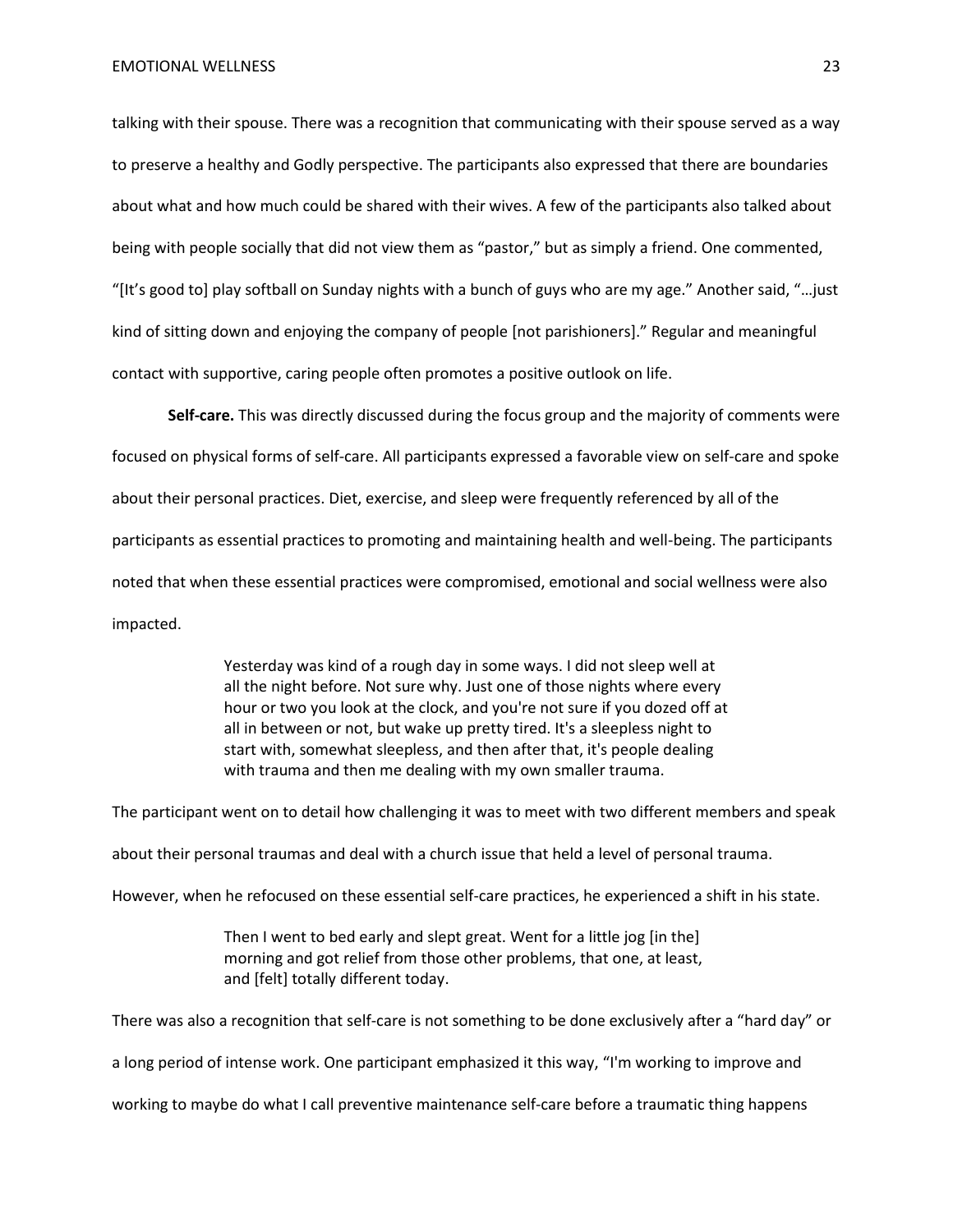instead of only after." Self-care can act as a buffer against absorbing the negative or painful emotions and experiences from working with suffering people. Taking this proactive stance is a way to tend the garden of resilience through regular watering and giving ample sunlight.

The complementary, and at times inseparable, practices of spiritual and emotional wellness

emerged most clearly as the focus group discussed and described self-care. Contemplative spiritual

practices, such as prayer, devotionals, and meditation on Scripture, are often paired with other forms of

physical and emotional self-care. One participant described how he actively meditates and applies the

Gospel while running.

When I'm running... I try to run a few times a week. It's just thinking through the gospel and applying that to my situations. The older I get, I need the exercise, but the time to be around the gospel privately for hours on end during the [week] is critical for my health, spiritual health, emotional, all of it.

Prayer was the most frequently referenced spiritual practice by the focus group participants when

discussing emotional distress. One participant described their practice of maintaining a prayer journal.

I keep a prayer journal too for myself. I mean, I can look back and tell you in February 20th, 2020, what was I praying about that morning? And it's also interesting to go back and look and see how God worked out some of the things that you're praying for a year ago kind of thing, but that to me is the most indispensable piece of it.

Other participants spoke about the role of their devotional life in bolstering their emotional wellness.

The important theme that emerged regarding any devotional practice or reading of Scripture was that it

was done as an intentionally personal process in contrast to the intentional professional process of

studying Scripture. The intention that we bring to a task has a significant influence on the resulting

impact of the task. Another way to put it is that we are more likely to experience a state of calm,

contentment, peace, and rest when we engage God's Word for the explicit purpose of resting in His

refuge. Two participants stated it this way.

I found that what helped a lot was reading a Psalm in the morning before church, having nothing to do with the services coming up, pick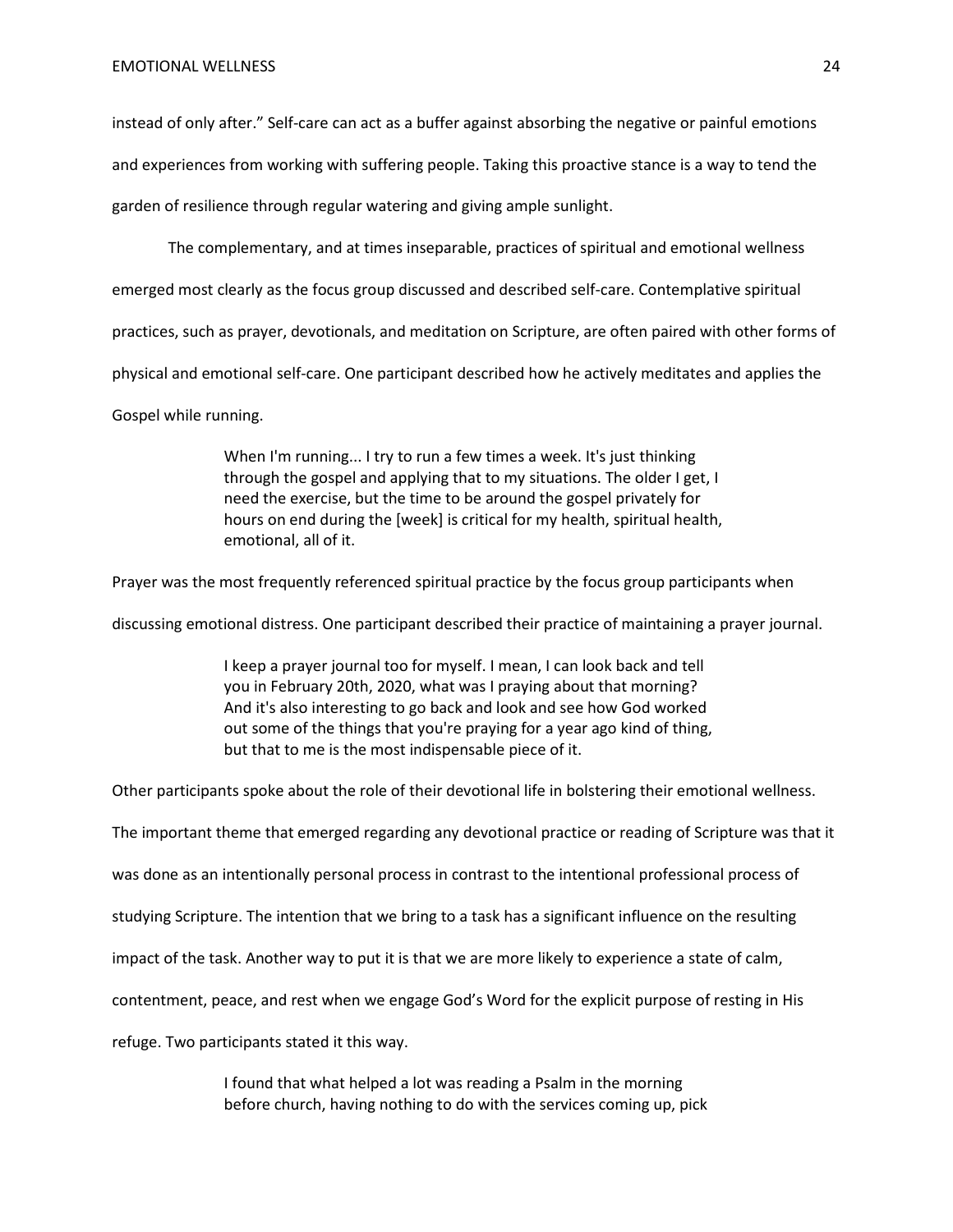out a favorite verse, think (meditate) about that. And I found myself a lot more calm and balanced and joyful coming out of church...

Knowing about Christ versus knowing Christ personally, the experience of the spirit actually came in my devotional life, prayer life.

A final perspective within self-care that I have often spent time on in counseling other helpers is the concept of compassion toward self. "We can't practice compassion with other people, if we can't treat ourselves kindly (Brown, 2010). As stress, anxiety, exposure to suffering and pain increases, so can our own internal critic. Our sinful propensity for harsh, judgmental, and critical thoughts truly knows no limits and we can become fused to these thoughts and accept them as truth. Yet this is not how God responds to his children when he sees us broken and overwhelmed. God reveals his compassion for us in Christ's invitation in Matthew 11:28-30, "Come to me, all you who are weary and burdened, and I will give you rest. Take my yoke upon you and learn from me, for I am gentle and humble in heart, and you will find rest for your souls. For my yoke is easy and my burden is light." Furthermore, the kindness and compassion that we extend to one another in forgiveness and Godly encouragement comes from the forgiveness and encouragement we receive in Christ (Ephesians 4:29, 32). Compassion toward self is not based in a worldly form of self-love, but in the assurance of God's love for His children and that nothing "will be able to separate us from the love of God that is in Christ Jesus our Lord." While many practices of self-care are action oriented, this practice is both contemplative and meditative. Another way to think of this form of self-care is as "resting in" not a "working toward."

#### **Closing Thoughts**

I opened this essay in the abstract by laying out my general approach and intent in writing this essay. I pray that I have been faithful to the intentions of being both practical and personal. Beginning practically, I want to emphasize these points regarding your wellness. You are important to God and he desires to care for you, deeply and holistically. Additionally your wellness is made up of many parts and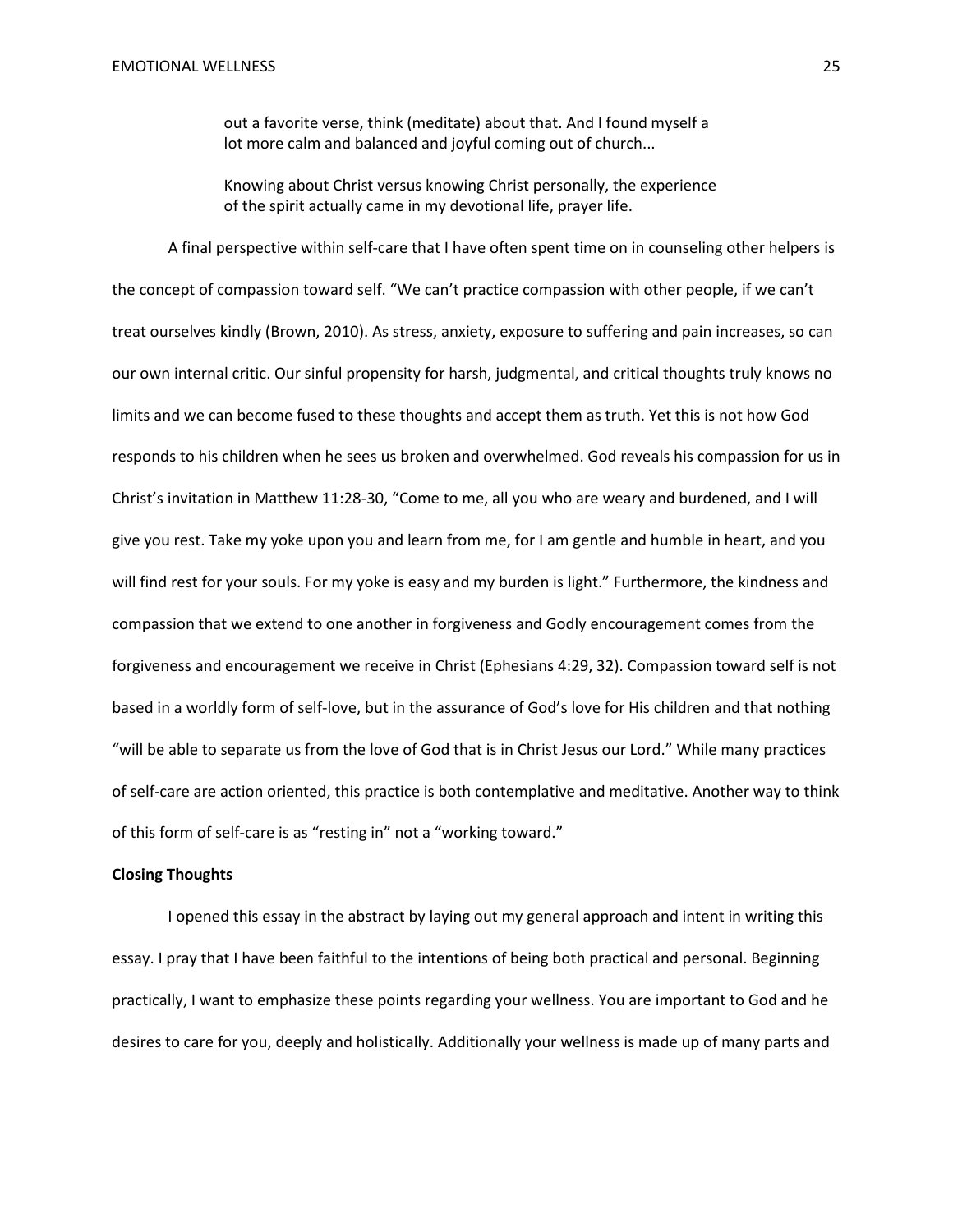#### EMOTIONAL WELLNESS 26

it is indivisible, fluid, falls on a continuum, and needs your regular time and attention. Consider completing the Personal Wellness Plan in Appendix D as a jumping off point.

Closing personally, I want to express my deep gratitude to the five men that participated in the focus group. Your compassion, genuine care for God's people, honesty, vulnerability, and desire to contribute to your brothers' wellness is invaluable. I have listened to and read your words countless times and they have made an impression. I am also deeply humbled and grateful for being asked to write and give this essay on emotional wellness. Thank you.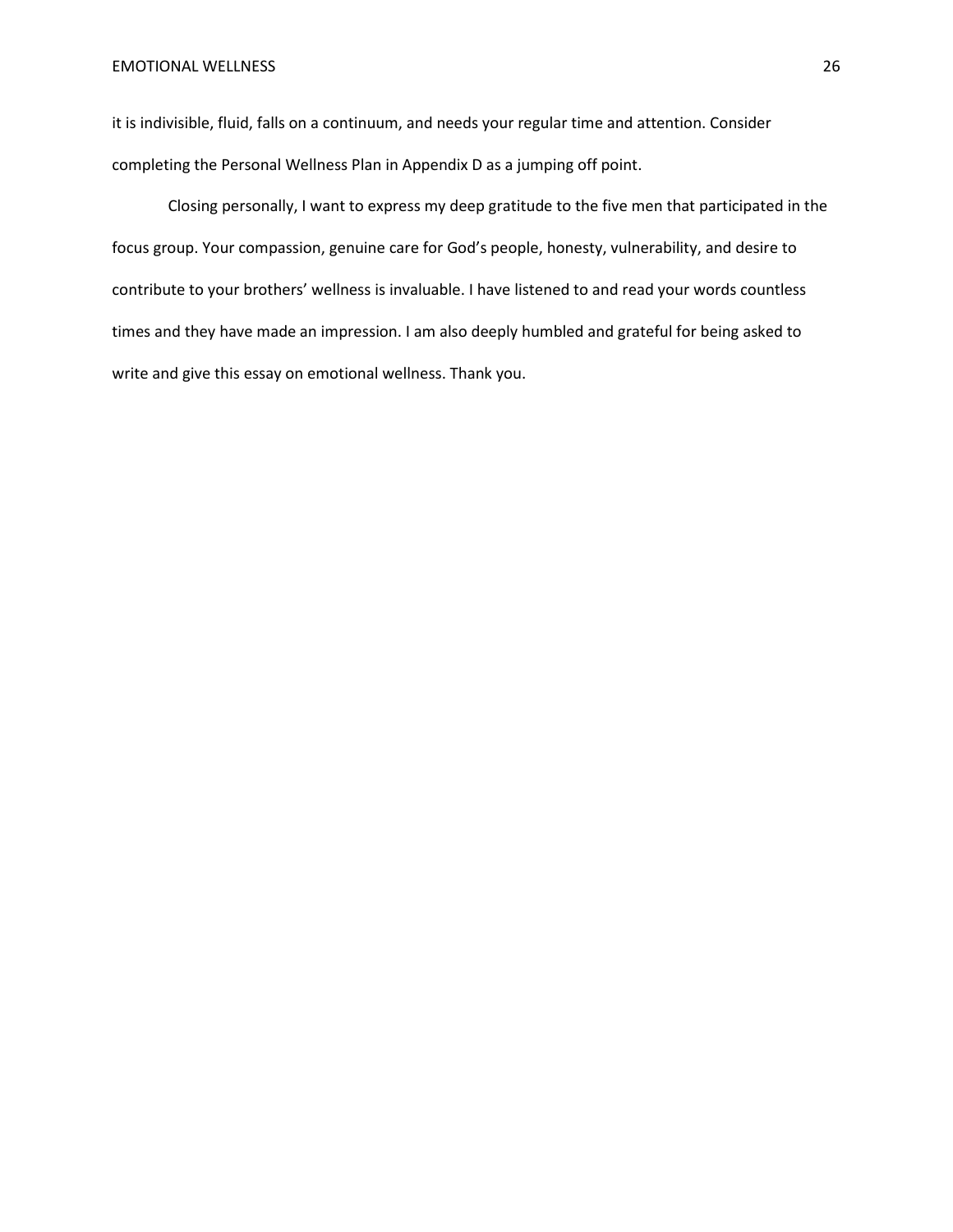#### **References**

- Barlow, D. H. (Ed.). (2021). *Clinical handbook of psychological disorders: A step-by-step treatment manual*. Guilford Press.
- Blum, D. (2021, May 4). The other side of languishing is flourishing. *The New York Times.*

<https://www.nytimes.com/2021/05/04/well/mind/flourishing-languishing.html>

Brown, B. (2010, une). *The power of vulnerability* [Video]. TED.

[https://www.ted.com/talks/brene\\_brown\\_the\\_power\\_of\\_vulnerability?language=en](https://www.ted.com/talks/brene_brown_the_power_of_vulnerability?language=en)

- Gingrich, H. J., & Gingrich, F. C. (eds.). (2017). *Treating trauma in Christian counseling*. Downers Grove, IL: InterVarsity Press.
- Grant, A. (2021, April 19). There's a name for the blah you're feeling: It's called languishing, *The New York Times*[. https://www.nytimes.com/2021/04/19/well/mind/covid-mental-health](https://www.nytimes.com/2021/04/19/well/mind/covid-mental-health-languishing.html)[languishing.html](https://www.nytimes.com/2021/04/19/well/mind/covid-mental-health-languishing.html)
- Groves, A. (Host). (2021, April1). Negative emotions: Part 2 (No. 5) [Audio podcast episode]. In *CCEF Podcast: Where Life and Scripture Meet.* Christian Counseling & Educational Foundation. <https://www.ccef.org/podcast/negative-emotions-part-2/>
- Holmes, T. H. and Rahe, R. H. (1967). The social readjustment rating scale. *Journal of Psychosomatic Research,* 11(2), 213-218[. https://doi.org/10.1016%2F0022-3999%2867%2990010-4](https://doi.org/10.1016%2F0022-3999%2867%2990010-4)
- Kohls, B. S. (Host). (2021, May 17). The problem of suffering (No. 22) [Audio podcast episode]. In *The Well Mind Podcast*. Bethany Lutheran College.<https://anchor.fm/ben-kohls>
- Lamothe, M., Boujut, E., Zenasni, F. &Sultan, S. (2014). To be or not to be empathic: The combined role of empathic concern and perspective taking in understanding burnout in general practice. *BMC Family Practice,* 15(1), 15-15.<https://doi.org/10.1186/1471-2296-15-15>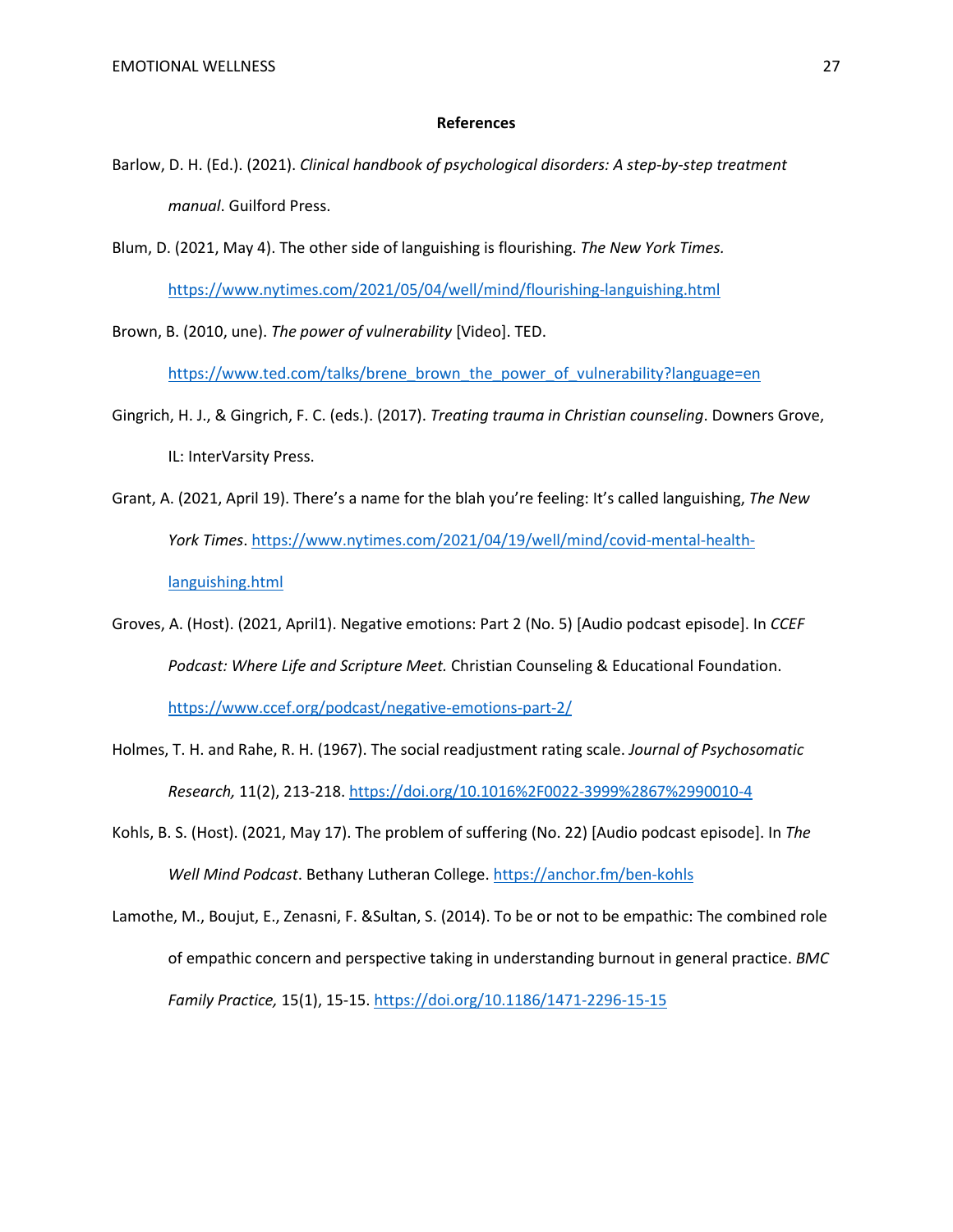- Ludick, M. & Figley, C. R. (2016). Toward a mechanism for secondary trauma induction and reduction: Reimagining a theory of secondary traumatic stress. *Traumatology.* Advance online publication. [https://doi.org/10.1037/trm0000096](https://psycnet.apa.org/doi/10.1037/trm0000096)
- Marrs, R. W. (2019). *Making Christian counseling more Christ centered*. Bloomington, IN: WestBow Press.

Mental Health America. (n.d.) *4mind4body: Humor*.<https://www.mhanational.org/4mind4body-humor>

- Myers, J. E., & Sweeney, T. J. (2004). The indivisible self: An evidence-based model of wellness. *Journal of Individual Psychology*, 60(3), 234-245.
- Myers, J. E., & Sweeney, T. J. (2008). Wellness counseling: The evidence base for practice. *Journal of Counseling and Development*, 86(4), 482–493. [https://doi.org/10.1002/j.1556-](https://doi.org/10.1002/j.1556-6678.2008.tb00536.x)

[6678.2008.tb00536.x](https://doi.org/10.1002/j.1556-6678.2008.tb00536.x)

- Myers, J. E., Sweeney, T. J., & Witmer, J. M. (2000). The wheel of wellness counseling for wellness: A holistic model for treatment planning. *Journal of Counseling and Development*, 78(3), 251–266. <https://doi.org/10.1002/j.1556-6676.2000.tb01906.x>
- Norman, S. B., Means-Christensen, A. J., Craske, M. G., Sherbourne, C. D., Roy-Byrne, P. P., & Stein, M. B. (2006). Associations between psychological trauma and physical illness in primary care. *Journal of Traumatic Stress*, 19(4), 461–470.<https://doi.org/10.1002/jts.20129>
- Nieuwhof, C. (2020, May 11). *Suicide, leadership, and the dark inner struggle few understand.* CareyNieuwhof[. https://careynieuwhof.com/suicide-leadership-and-the-dark-inner-struggle](https://careynieuwhof.com/suicide-leadership-and-the-dark-inner-struggle-few-understand/)[few-understand/](https://careynieuwhof.com/suicide-leadership-and-the-dark-inner-struggle-few-understand/)

Stamm, B. H. (2010). *The concise proqol manual, 2nd edition (ProQOL).* Pocatello, ID. [www.ProQOL.org](http://www.proqol.org/)

Sweeney, T. J., & Witmer, J. M. (1991). Beyond social interest striving toward optimum health and wellness. *Individual Psychology*, 47(4), 527–540.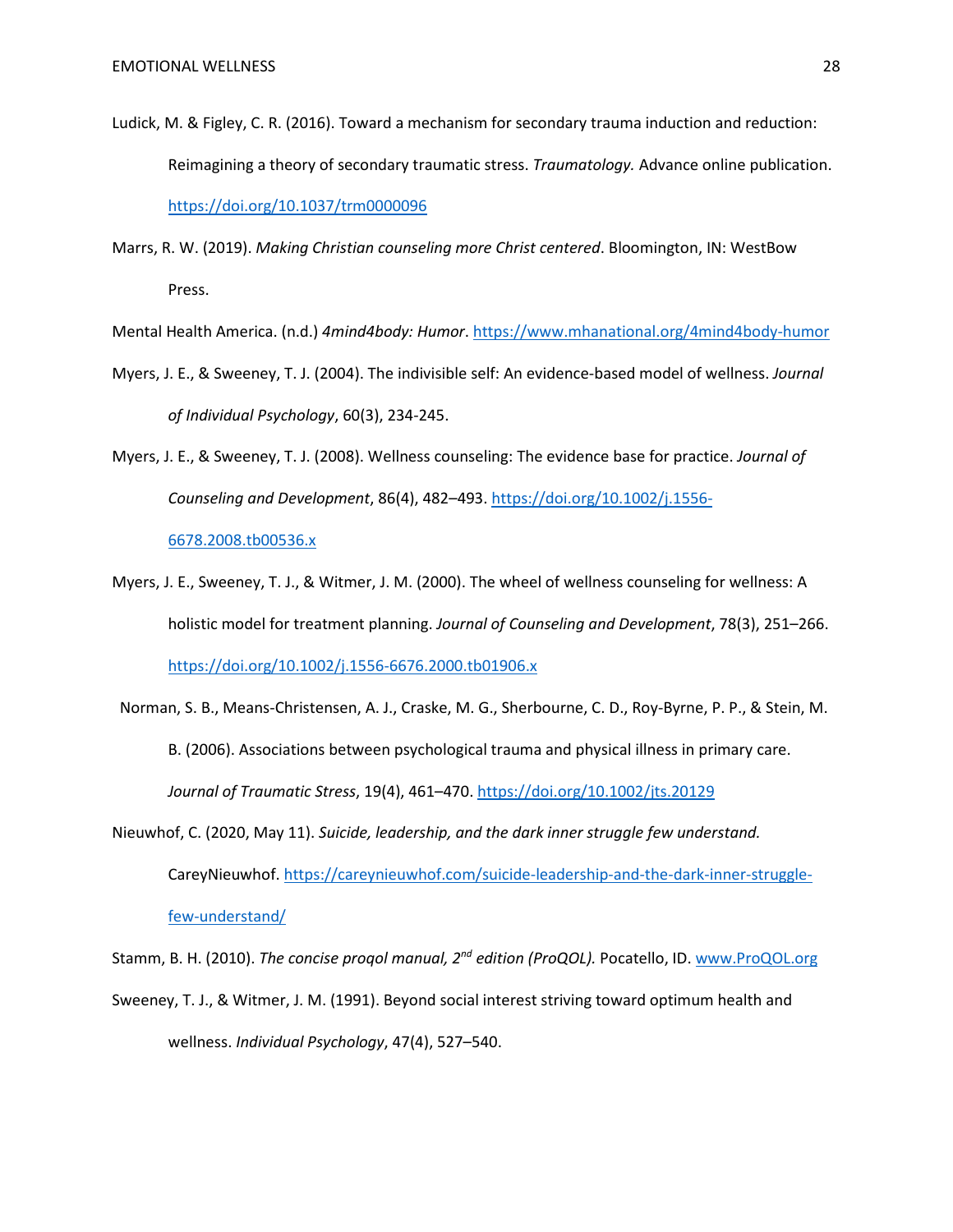Witmer, J. M., & Sweeney, T. J. (1992). A holistic model for wellness and prevention over the life span. *Journal of Counseling and Development*, 71(2), 140–148. [https://doi.org/10.1002/j.1556-](https://doi.org/10.1002/j.1556-6676.1992.tb02189.x) [6676.1992.tb02189.x](https://doi.org/10.1002/j.1556-6676.1992.tb02189.x)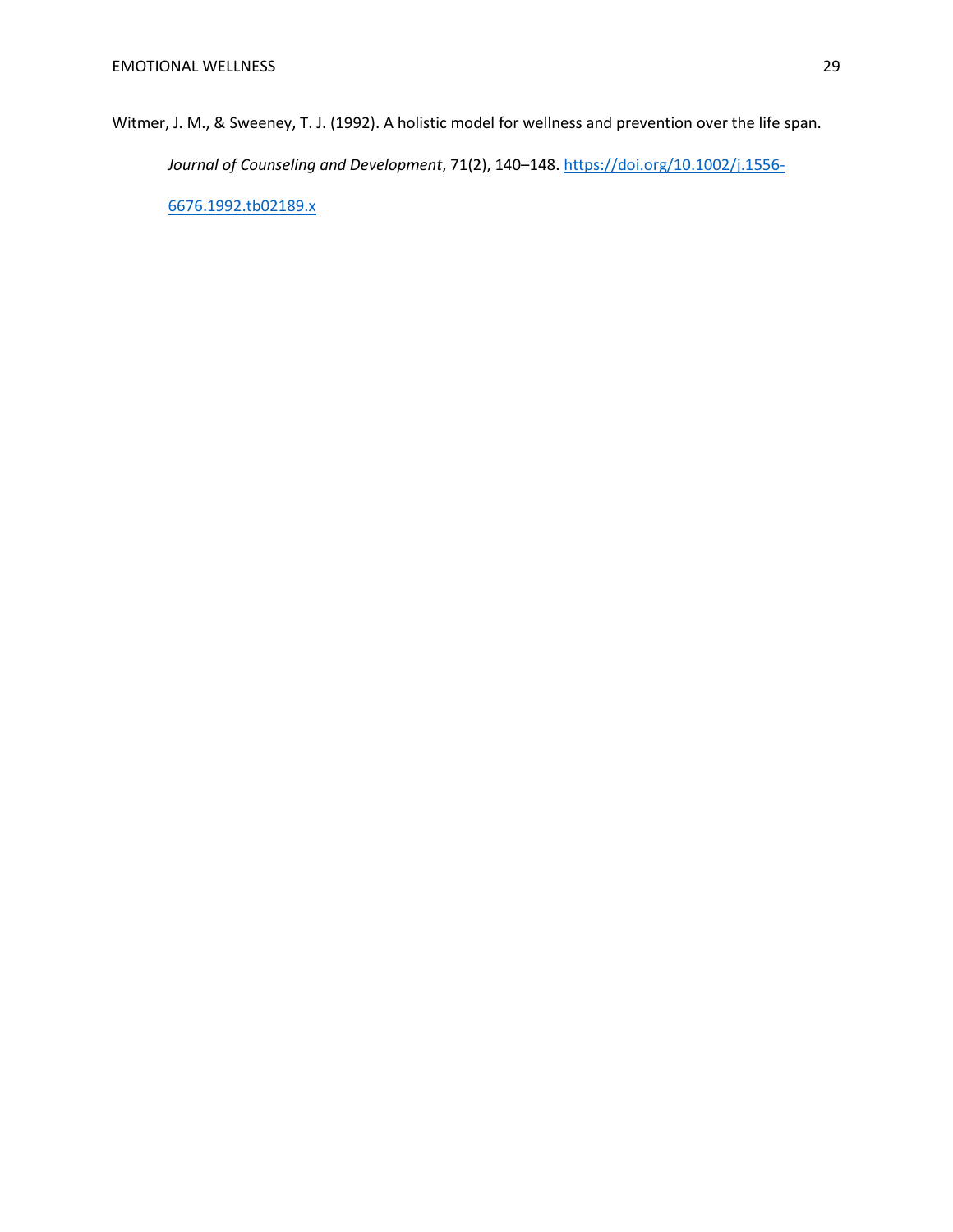## **Appendix A**

**Focus group question list.** Not all of the following questions were directly asked during the focus group, but information was gathered on all of the topical areas.

How do you define emotional wellness? What methods do you currently use to attend to your emotional wellness?

## *Emotional wellness*

Tell me about times over the past months that you've been bothered by low feelings, stress, or sadness. How have these feelings impacted your behavior? How have these feelings impacted your relationships? How have these feelings impacted your work?

What have you done to directly address low feelings, stress, or sadness?

What is your definition of self-care?

What do you think of the concept and practice of self-care?

## *Helping*

How many hours a week on average over the past 6 months do you spend 1:1 with people addressing their mental, behavioral, or spiritual health? How much of that time do you classify as "counseling?" Counseling is generally defined as providing assistance in resolving or managing personal, social, or psychological problems and difficulties. We will also include spiritual problems.

What is personally meaningful about helping people with their mental, behavioral, or spiritual problems?

What is the most challenging part about helping people with their mental, behavioral, or spiritual problems?

What do you do before, during, and/or after helping a person with their mental, behavioral, or spiritual problems to manage your own emotional experiences?

What have you done in the past year to improve your confidence and competence as a helper?

## *Balance*

How do you define living a balanced life? How important is maintaining balance to you personally? What are your priorities in practice? When you look back on a week, what activities do you spend the most time on? What occupies your emotional energy?

What do you do when life is unbalanced?

## *Relationships*

Who are you biggest supporters? What does this support look like?

Who are your toughest critics? How is that criticism expressed?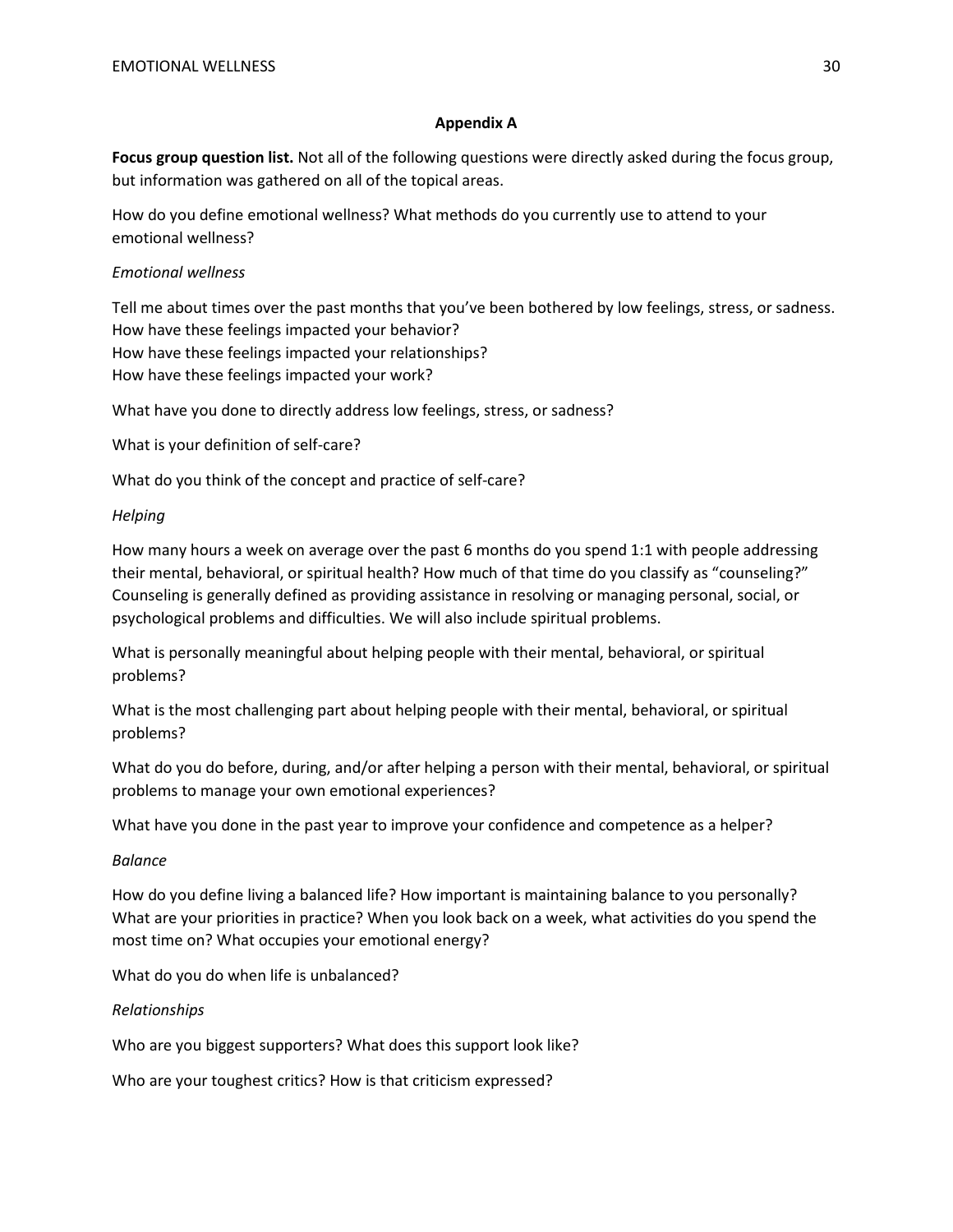Supplemental options for discussion

## *Sleep*

How would you describe your sleeping habits? Tell me about the quality of your sleep. What impact does sleep have on your mood and performance?

## *Activity*

What forms of physical activity do you engage in on a weekly basis?

How does being active/inactive impact your experience of wellness?

## *Nutrition*

Tell me about your appetite and nutrition. How does your emotional state impact your eating? Have you attempted to alter your nutrition? If so, why and how?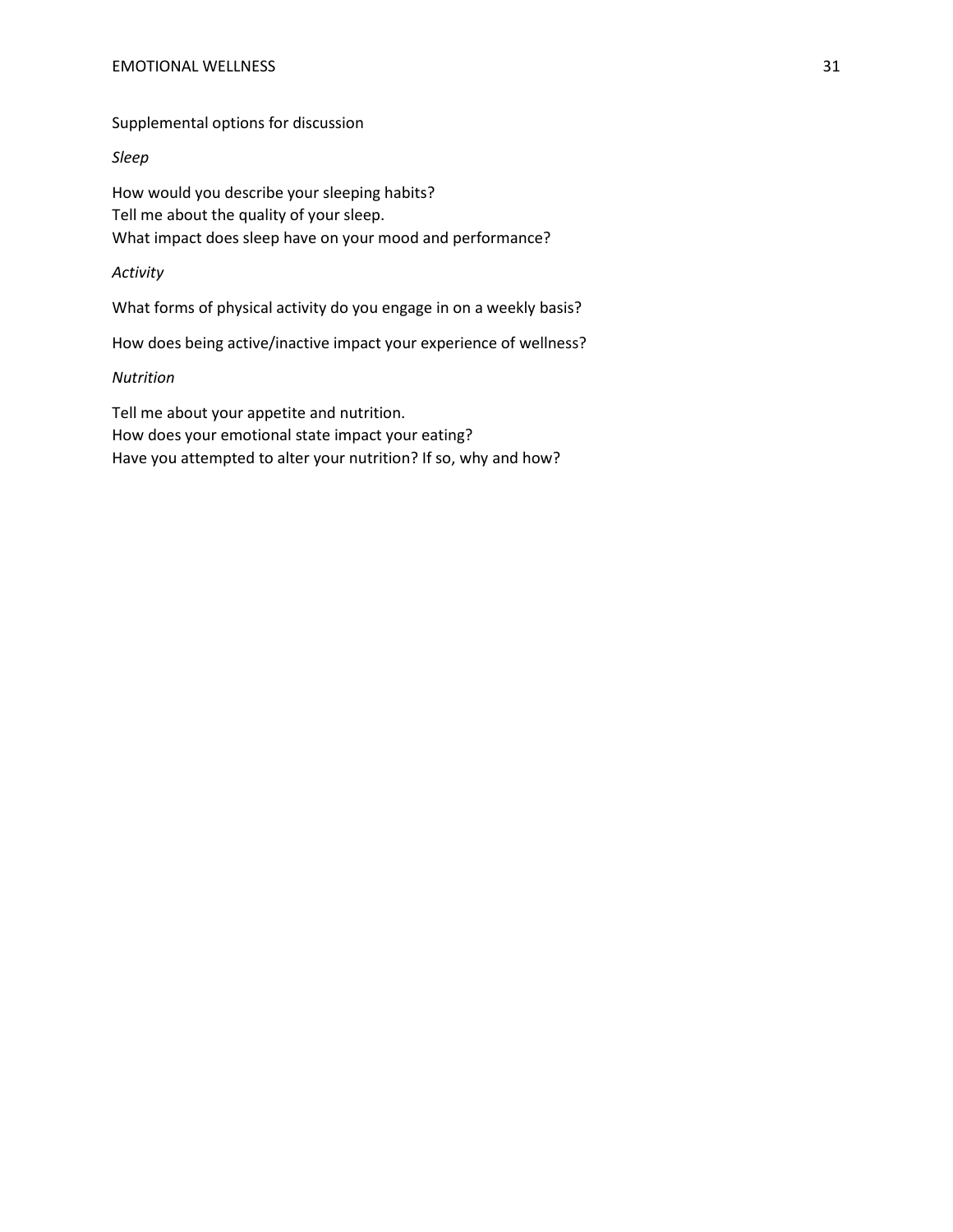#### **IS -Wel Model**



Source: Sweeney, T. J., & Myers, J. E. (2003, 2009). The indivisible self: An evidence-based model of wellness. Reprinted with permission of the authors.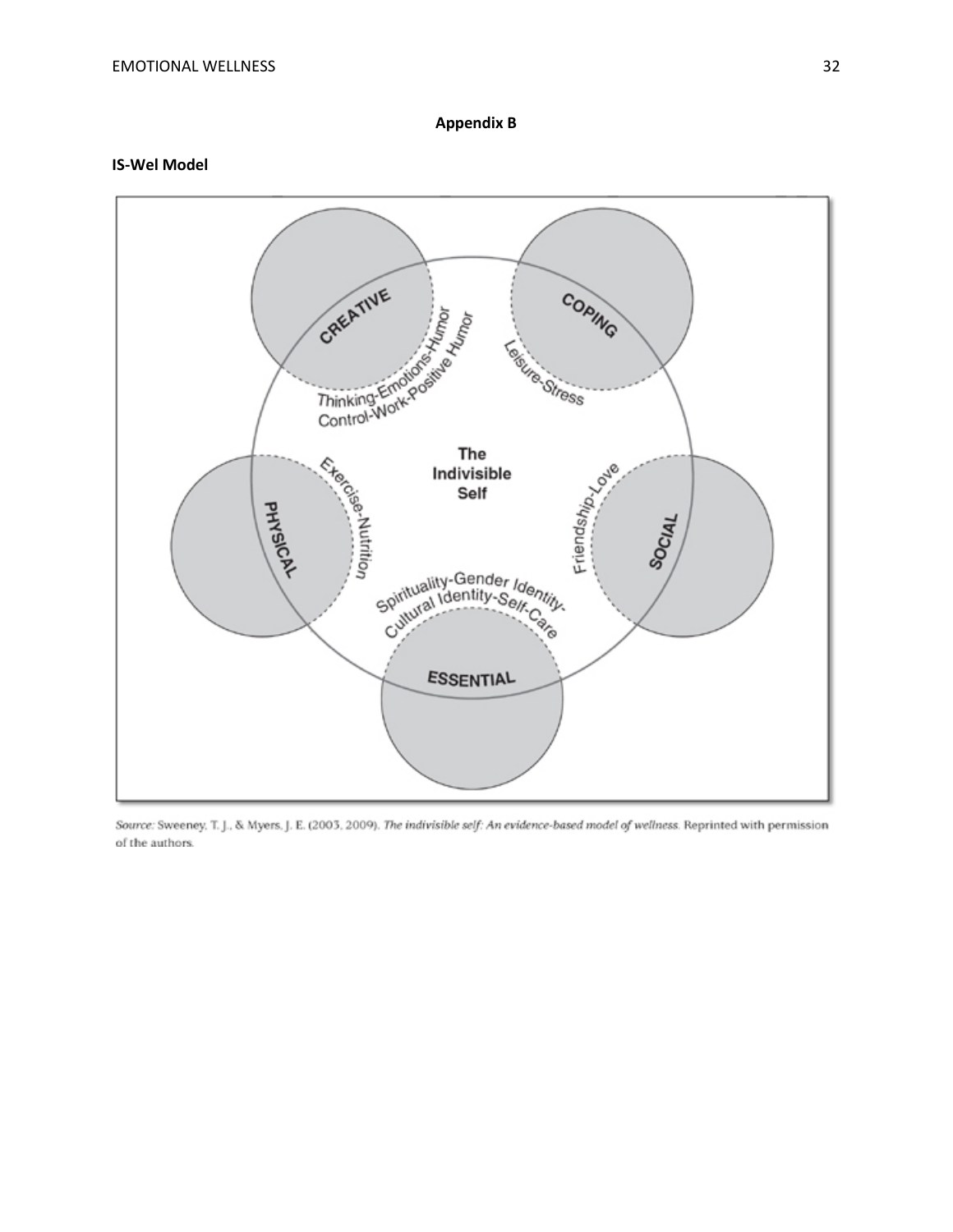# **Appendix C**

**Compassion Fatigue Resilience Model (**Ludick & Figley, 2016)

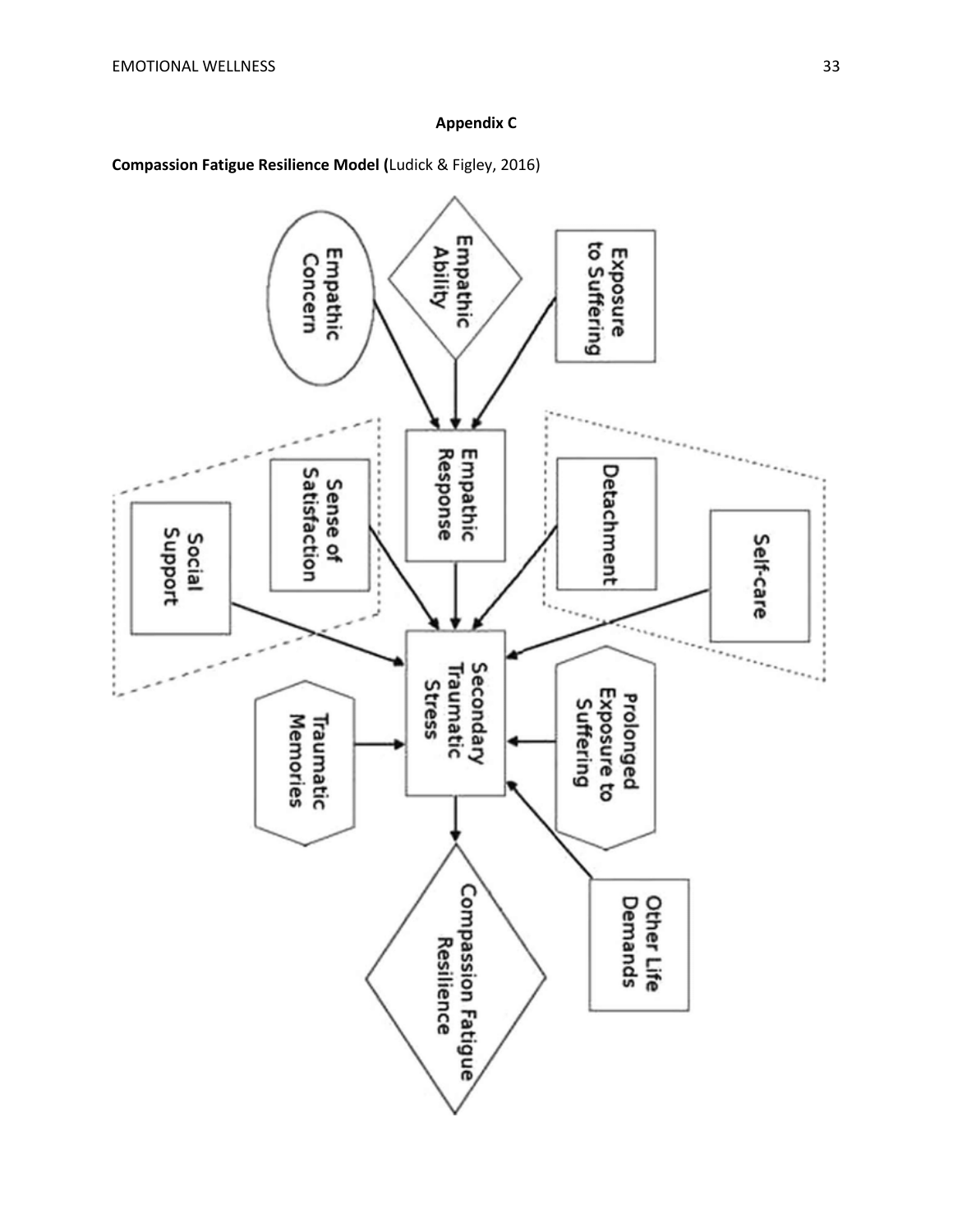**Appendix D**

# **Personal Wellness Plan**

based on **The Indivisible Self:** *An Evidenced-Based Model of Wellness (Myers & Sweeney, 2004)*

**Name**: \_\_\_\_\_\_\_\_\_\_\_\_\_\_\_\_\_\_\_\_\_\_\_\_\_\_\_\_\_\_\_

**Start date**: \_\_\_\_\_\_\_\_\_\_\_\_\_\_\_\_\_\_\_\_\_\_\_\_

**End date**: \_\_\_\_\_\_\_\_\_\_\_\_\_\_\_\_\_\_\_\_\_\_\_\_\_



-<br>Source: Sweeney, T. J., & Myers, J. E. (2003, 2009). The indivisible self: An evidence-based model of wellness. Reprinted with period is

People who are successful at making lifestyle changes create plan of action. You may use this work sheet to identify wellness goals that you would like to achieve over the next several months; the five areas are based on the Indivisible Self wellness model. Review the areas and decide where you would like to make improvements. Create an action plan and identify specific activities that you would like to participate in and list your goals in measurable terms (e.g., have coffee with a friend every Saturday morning, exercise for 30 minutes three times each week). You are encouraged to track your progress throughout your active wellness period.

**Creative Self:** thinking, emotions, control, work, positive humor

*What would you like to have more/less of to improve your creative self (e.g., mentors, studying, bibliotherapy/book discussions, workshops, art, creativity, energy, attitude shifts, counseling, competence, confidence, satisfying work, job security, feeling appreciated, fun, humor)?*

*Action Plan*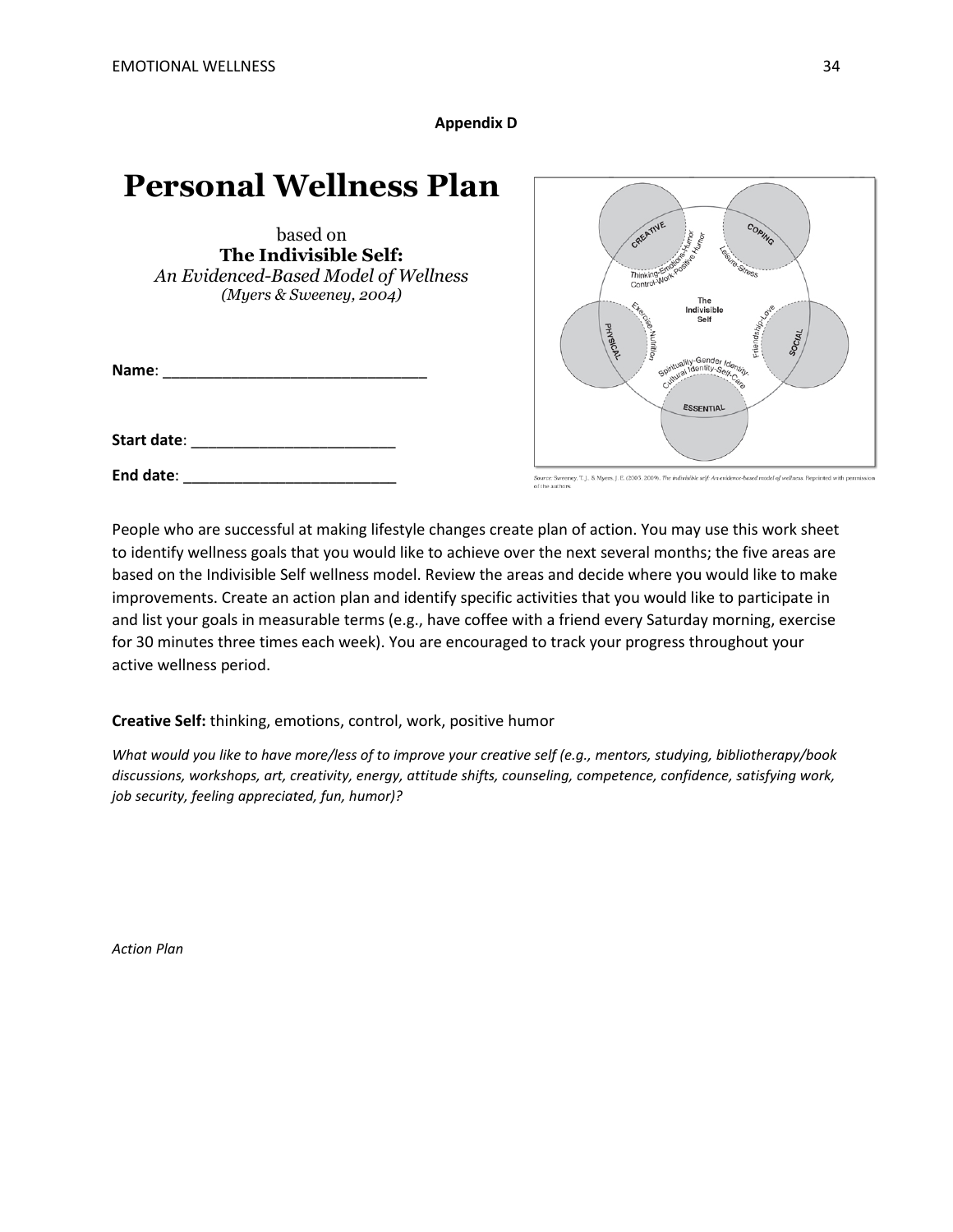## **Coping Self :** leisure, stress management, self-worth, realistic beliefs

*What would you like to have more/less of to improve your coping self (e.g., leisure activities, daily relaxation, hobbies, biofeedback, coping, setting limits, time & energy management, avoiding bad habits/addictions, counseling, self-acceptance, realistic goals, avoiding unrealistic expectations )?*

*Action Plan*

## **Social Self:** friendship, love

*What would you like to have more/less of to improve your social self (e.g., social or intimate relationships, parties, potlucks, happy hours, networking, mentors, study groups)?*

*Action Plan*

## **Essential Self:** spirituality, gender identity, cultural identity, self-care

*What would you like to have more/less of to improve your essential self (e.g., values, virtues, or service that provides meaning, purpose, peace, and enrichment to your life and to others, prayer, meditation, compassion, gender or cultural support, self-care)?*

*Action Plan*